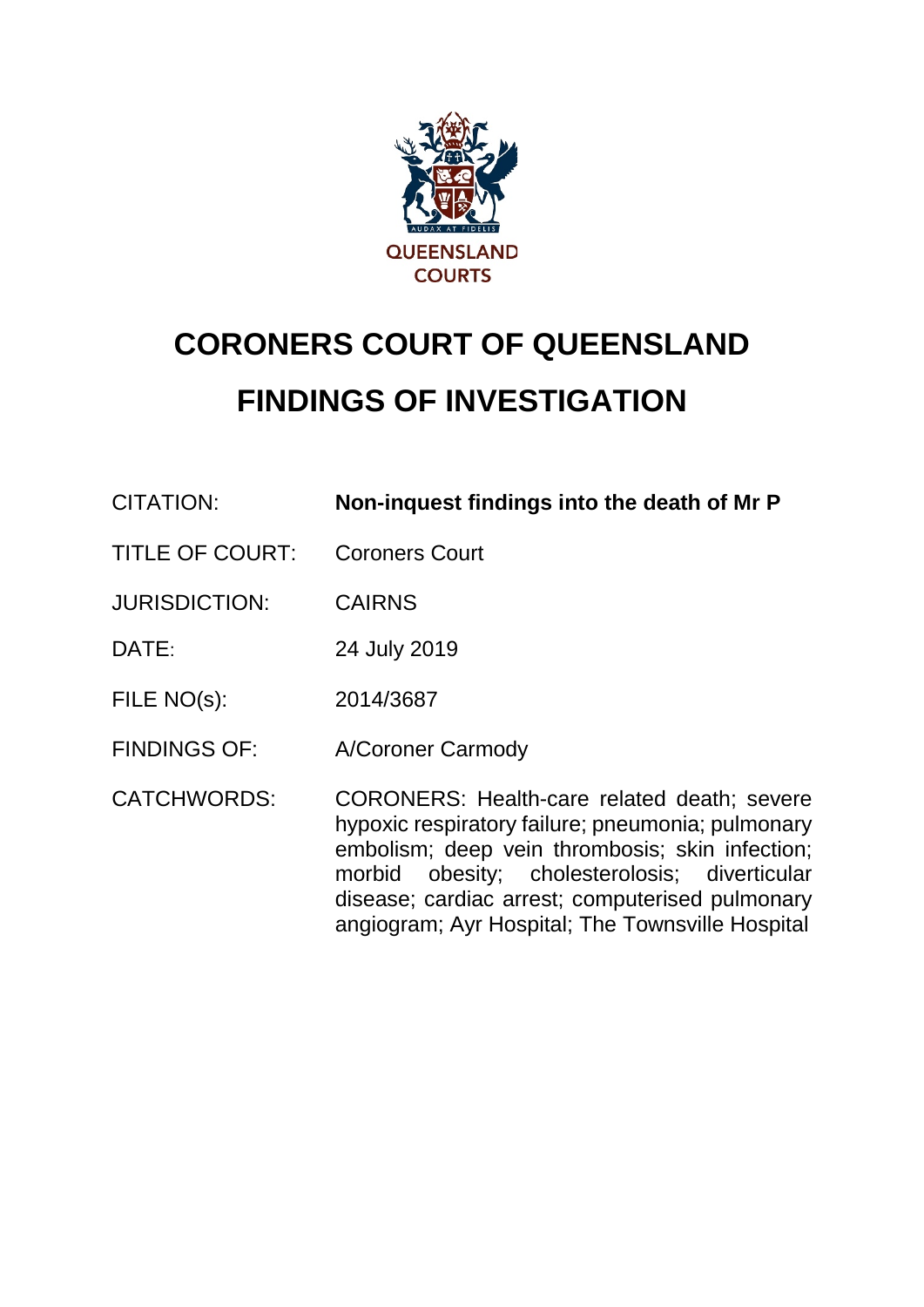# **Table of Contents**

| The Clinical Forensic Medicine Unit (FSS) Report 13 February 2015 6 |  |
|---------------------------------------------------------------------|--|
|                                                                     |  |
|                                                                     |  |
|                                                                     |  |
|                                                                     |  |
|                                                                     |  |
|                                                                     |  |
|                                                                     |  |
|                                                                     |  |
|                                                                     |  |
|                                                                     |  |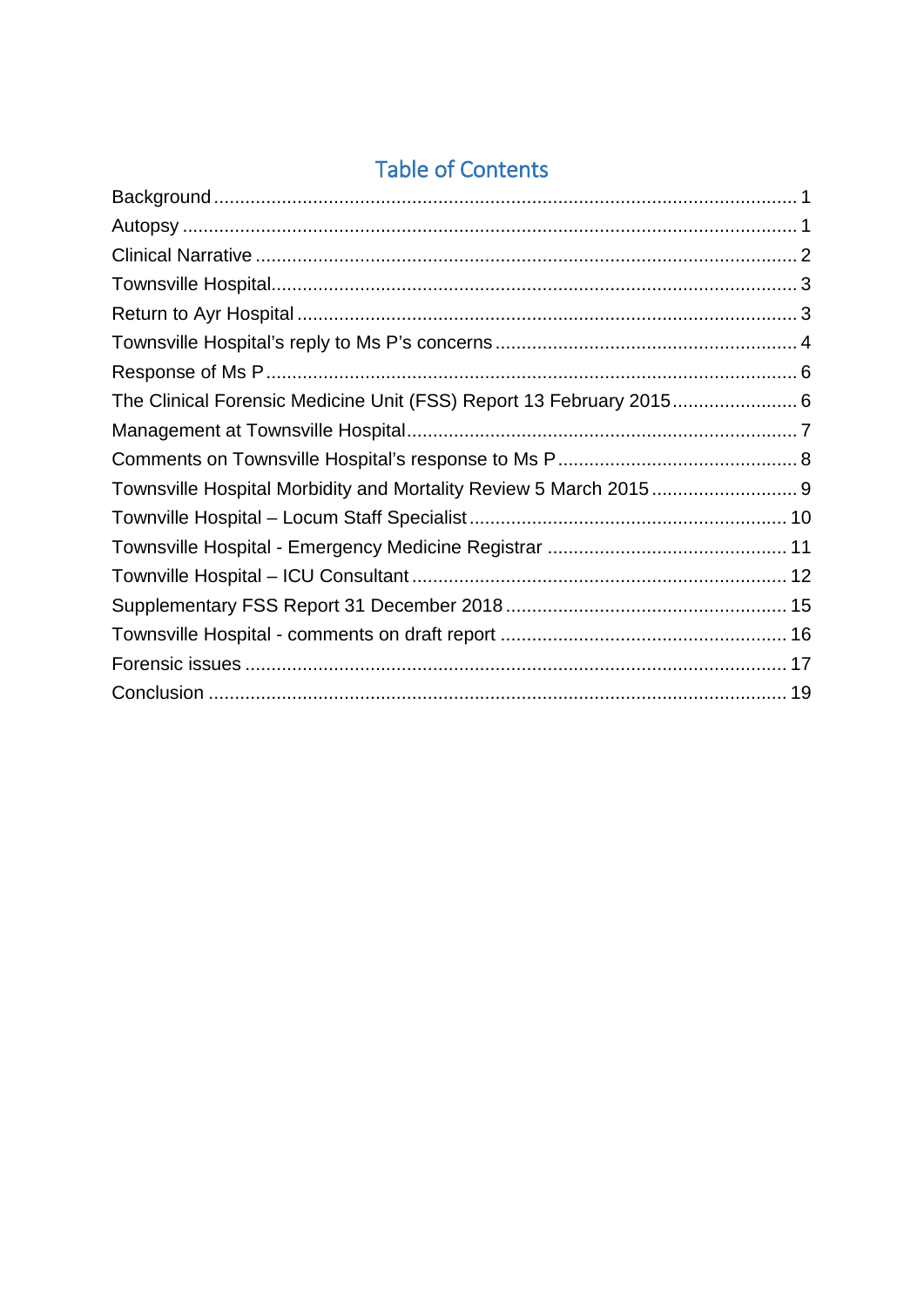# <span id="page-2-0"></span>**Background**

- 1. Mr P, 47 years of age, lived in Ayr. Mr P had diabetes mellitus type 2, hypertension, osteoarthritis and obstructive sleep apnoea. He was medicated accordingly. He was also morbidly obese weighing 155 kilograms and 160 cm tall. He was known to have a tendency for blood clots in the arteries of the lung or pulmonary embolism (PE).
- 2. On 24 September 2014 he consulted his local General Practitioner (GP) after hurting himself lifting dumb-bells several weeks earlier and had a productive cough and dyspoena (laboured breathing). His right calf and foot had been swollen for some months.<sup>[1](#page-2-2)</sup> Suspecting abdominal wall hernia and either/or both pulmonary embolism (PE) and pneumonia, Mr P's GP referred him to the Ayr Hospital (AH) for urgent diagnostic imaging and further investigation of oxygen levels and lung changes.
- 3. He was moved from the AH to The Townsville Hospital (TTH) later the same day with severe hypoxic respiratory failure, ongoing treatment of left-sided pneumonia and for investigation of suspected PE given he had a skin infection with pain and swelling of his right lower leg (on a background of obesity). He was assessed in Emergency Department (ED) and admitted to Intensive Care Unit (ICU) with a primary diagnosis of pneumonia.
- 4. The specialist ICU doctor did not believe that the swollen leg, which was noted to have been present for months, represented a deep vein thrombosis (DVT) and did not require ultrasound or other investigation. Neither DVT nor PE were included or excluded before he was transferred to a medical ward less than 24 hours later, given antibiotics and transferred back to AH a week later after marked improvement. The calf swelling had settled was not painful and now bilateral. Assuming the PE had been evaluated and excluded the Senior Medical Officer (SMO) at AH considered the residual symptoms consistent with community acquired pneumonia and did not give any follow up treatment for clotting. His slow recovery and continuing oxygen dependency were put down to restrictive lung disease due to his morbid obesity and obstructive sleep apnoea. On 5 October 2014, Mr P's blood pressure dramatically decreased, he went into shock and cardiac arrest before dying awaiting retransfer to TTH.

# <span id="page-2-1"></span>**Autopsy**

<u>.</u>

5. At post-mortem there were multiple emboli throughout the pulmonary vascular system and evidence of DVT in the pelvic veins and in the lower limbs as well as diverticular disease and cholesterolosis of the gallbladder.

<span id="page-2-2"></span><sup>1</sup> GP's report lists Mr P's history as (1)Hurt himself using dumb-bells several weeks ago- noted pain middle of abdomen the next day - ?lump, only hurts if lifting things, (2)Noted dyspnoea last few days, following cough with fever, Productive cough. Has had a swollen R calf and foot for several months. He observed Mr P's abdomen was "mildly tender L upper/mid abdo."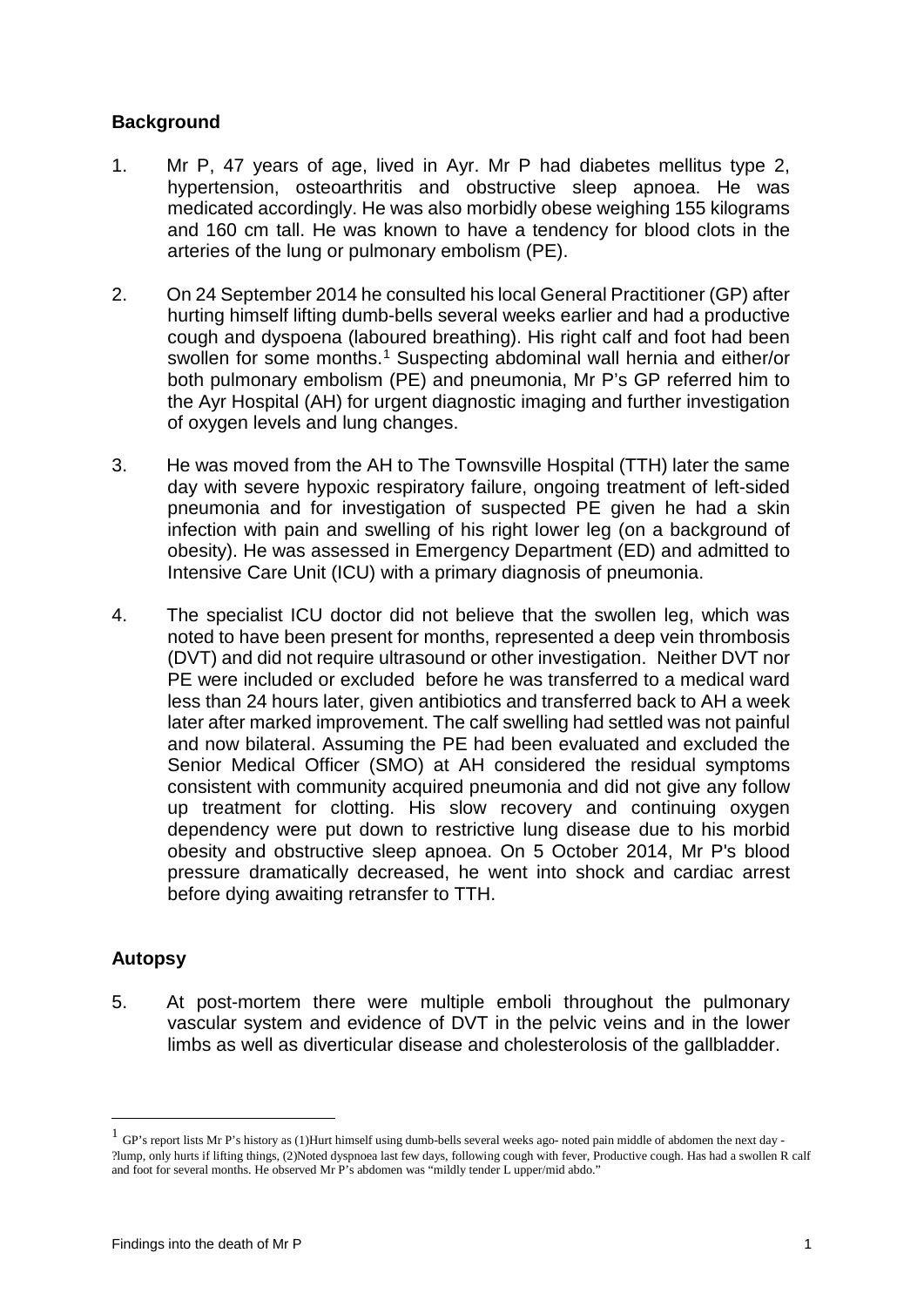6. Death was certified by the pathologist as due to natural causes *viz*., pulmonary thromboemboli from obesity related DVT.

#### <span id="page-3-0"></span>**Clinical Narrative**

- 7. Mr P had presented to his GP in Ayr with a productive cough, high blood pressure, a painful swollen right calf and foot with redness, reporting shortness of breath (dyspnoea) and abdominal wall soreness.
- 8. The GP's assessment of the airway problem on examination is recorded as "? pneumonia? consolidation (disease) secondary to PE". I take from that the GP formed a preliminary diagnosis of pneumonia and/or PE from a deep venous thrombosis (DVT) in the lower limbs as the likely explanation of Mr P's symptoms.
- 9. Mr P was referred to AH for investigation and recommended admission for the management of hypoxia (respiratory distress from deficient oxygen reaching the tissues and organs) and urgent imaging including a Computerised Pulmonary Angiogram (CTPA) and, if the chest x-ray is essentially normal, a Venous Doppler ultrasound for the right lower limbs to exclude PE.
- 10. On admission to AH, Mr P was assessed by the SMO since 2014 with 9 years post registration experience, who noted the swollen right calf, which was now tender, and oedematous right foot and identified respiratory failure secondary to bilateral pneumonia with oxygen saturations at 60% and likely underlying poor respiratory reserve, secondary to morbid obesity.
- 11. The chest x-rays showed consolidation changes confined to the left lung field which, given the state of hypoxia, needed further investigation. The Senior Medical Officer formed the opinion that the air-space disease on the chest X-ray was probably secondary to a PE because, as he explained in response to a Form 25 information requirement:

"…he had a skin infection with pain and swelling of his right lower leg (on a background of morbid obesity). As such I commenced him on the treatment for PE (with a DVT) and discussed (CTPA for further evaluation) … with the accepting team in Townsville*."*

- 12. In his referral letter to the TTH the SMO said that Mr P, "**will need a CTPA tonight**" to exclude a pulmonary embolus and has been commenced 100mg of Clexane, a low weight heparin initiating anticoagulation, should the clinical suspicion of a PE be confirmed by CTPA at TTH.
- 13. He also mentioned that Mr P had type 1 respiratory failure with a normal carbon dioxide (45mm Mercury) and hypoxaemia (a condition where there is a low arterial oxygen supply within the body).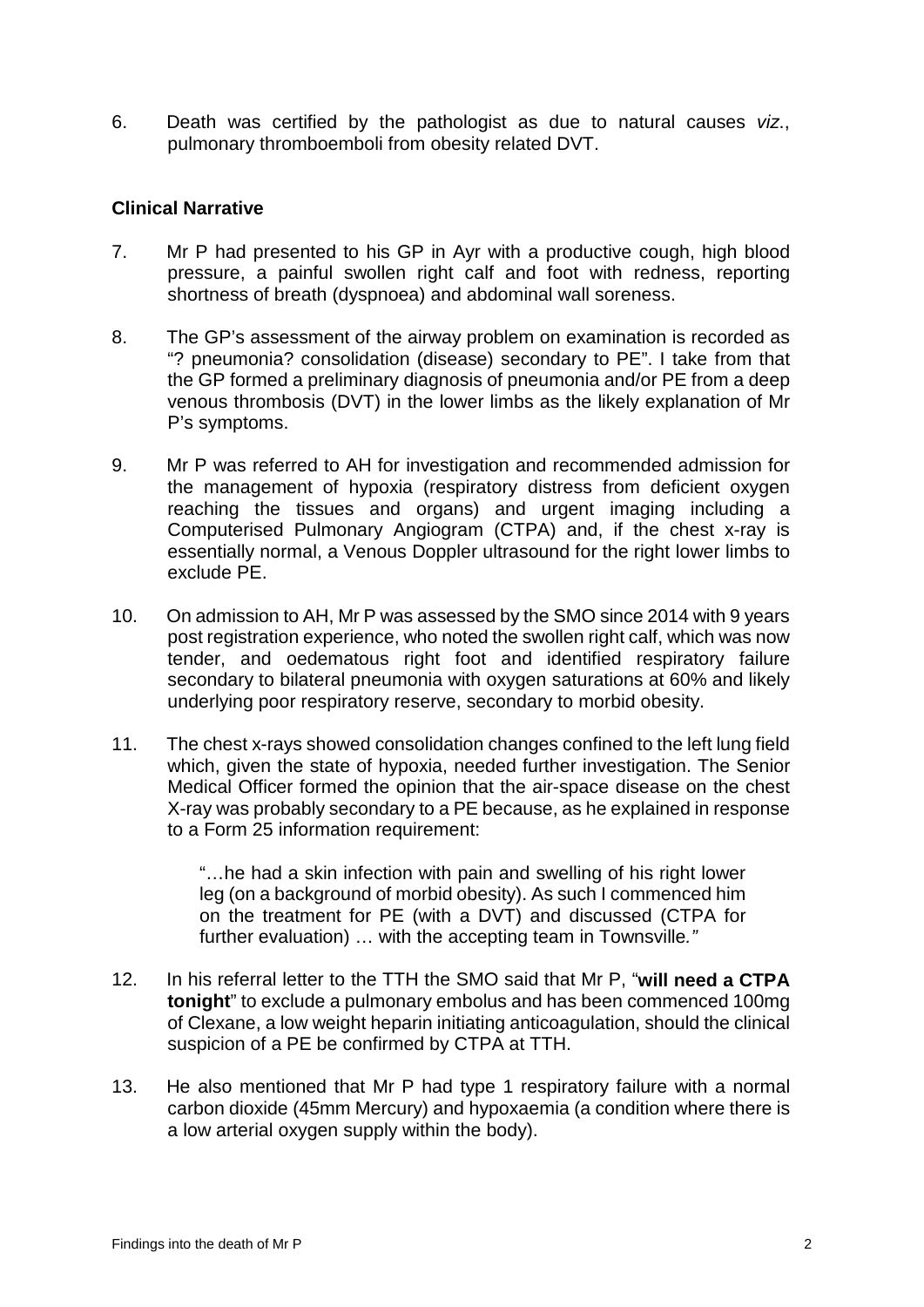# <span id="page-4-0"></span>**Townsville Hospital**

- 14. Mr P was admitted to TTH just before 11.30 pm on 24 September 2014. He had a swollen right calf, sore abdominal wall from stress or trauma, breathlessness, was immobile, morbidly obese and high blood pressure.
- 15. The ED noted respiratory failure and morbid obesity with a proposal to treat for severe bilateral community acquired pneumonia.
- 16. The Locum Staff Specialist says Mr P was treated for both PE and pneumonia, but the ICU team were convinced that pneumonia was a very good reason for the respiratory failure and that DVT with subsequent PE was unlikely, a planned urgent venous Doppler of the leg was deferred or cancelled.
- 17. The Emergency Medicine Registrar asserts that the PE diagnosis is always considered as a differential in cases of severe hypoxic respiratory failure but in this case there was good evidence to support a diagnosis of severe bilateral pneumonia as the primary cause of respiratory failure, given Mr P's history of infective symptoms, clinical examination findings and progressive chest X-ray signs of bilateral pneumonia. However this diagnosis ignores the swelling and proneness to PE.
- 18. From the outset the admitting ICU Consultant adopted a working diagnosis of bilateral pneumonia. In the ICU plan a +/- Doppler ultrasound was not seen as being needed "at this stage" because the right leg swelling was longstanding. Even more significantly, the urgent CTPA requested by AH was not ordered and TTH has not explained why, even though it concedes ICU patients are high blood clot risks and a CTPA should always be done at some stage.
- 19. Mr P was administered heparin sodium (amongst other drugs) and transferred to the general ward for continuing antibiotics and oxygen therapy.

# <span id="page-4-1"></span>**Return to Ayr Hospital**

- 20. Mr P was discharged back to the AH on 1 October 2014.
- 21. The discharge summary from TTH notes the reasons for admission as:

"47 year old male presenting with increasing shortness of breath, cough and general feeling unwell for a couple of weeks". Principal diagnosis as "severe bilateral pneumonia and respiratory failure - ICU admission" and other active problems as "Type 2 diabetes mellitus, Hypertension, Osteoarthritis, Morbid obesity".

22. In the inpatient clinical management section of the discharge summary, nonspecific venous thromboembolism (VTE) prophylaxis (preventative action) anticoagulation or blood thinning via herapin is listed. (PE and DVT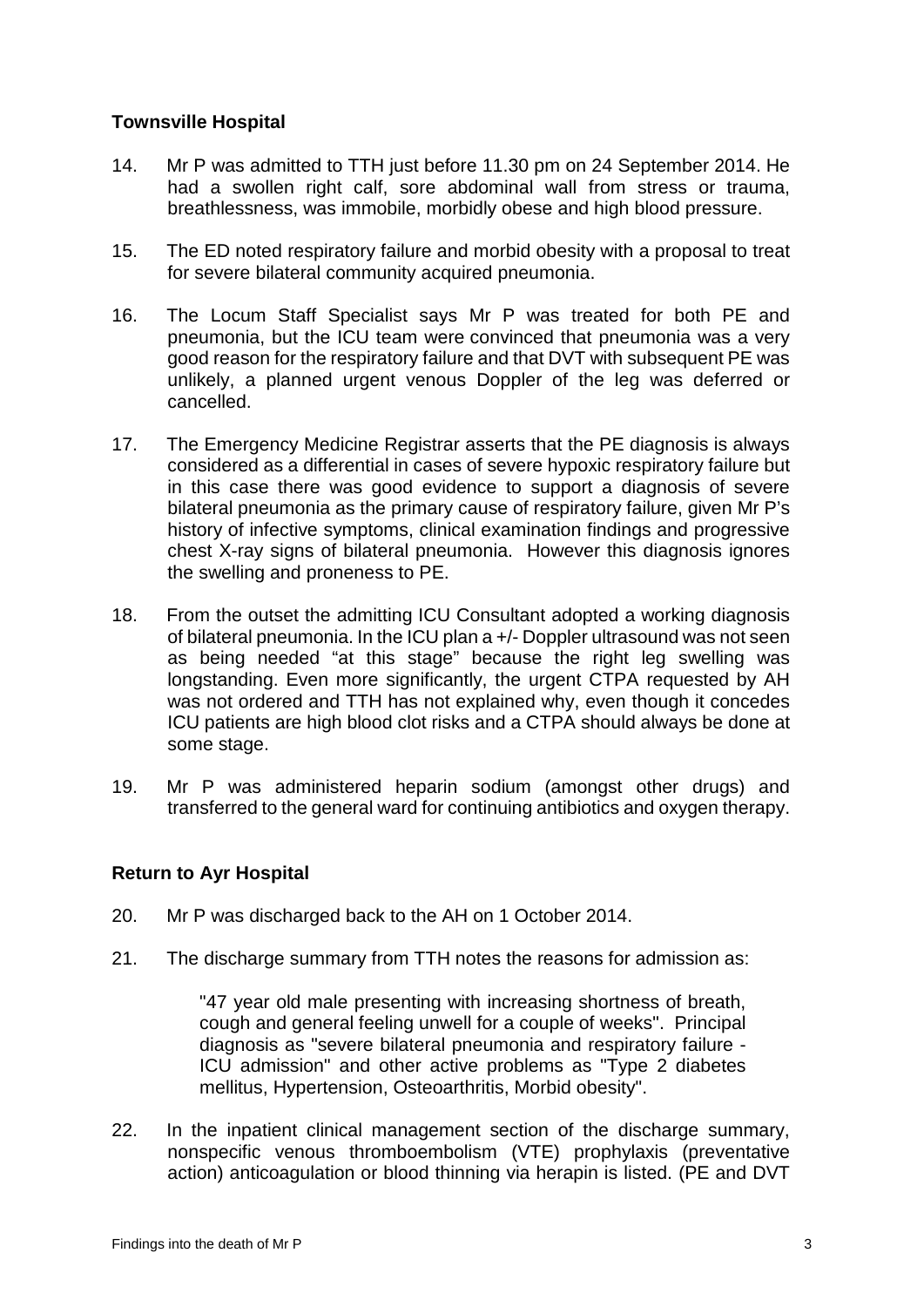are VTEs). Recommendations to the GP included referring Mr P for sleep studies and to monitor Mr P's Hb levels and consider further investigation of possible iron deficient anaemia.

- 23. Mr P was to continue IV antibiotics for a further three days and then change to oral antibiotics. He had had a couple of hypertensive episodes and had become hypotensive. Thus, antihypertensive medication was to be temporarily withheld.
- 24. A chest X-ray was to occur in four weeks post discharge to ensure resolution of the bilateral lower respiratory tract infection.
- 25. On the day prior to transfer back to AH, Mr P's oxygen saturation on room air was 88% improving to 92% on 2 litres of oxygen. He had hyperkalaemia (an electrolyte imbalance with a high level of potassium in blood) and was treated accordingly.
- 26. On his return to AH Mr P was deemed to have symptoms consistent with the community acquired pneumonia diagnosis given by the TTH specialist team. No clinical review was conducted to ascertain one way or the other whether the recommended CTPA procedure had been carried out at TTH but the Senior Medical Officer at the AH "…assumed that …it had been considered and excluded…" on evaluation in Townsville and did not further consider the possibility of PE or DVT. He put down the bilateral swelling to both lower limbs to morbid obesity and obstructive sleep apnoea.
- 27. Mr P's oxygen levels continued to drop at night. This was put down to his obstructive sleep apnoea and poor respiratory reserve with resolving pneumonia. He was managed symptomatically with continuous positive airway pressure during the evenings.
- 28. On 5 October 2014 Mr P's blood pressure decreased after returning from a shower. He went into shock with peripheral shut down. He was managed with oxygen, fluids, vasopressors and it was decided to retrieve him back to TTH. Whilst awaiting transfer he went into cardiac arrest likely due to cardiogenic or obstructive shock. He was treated for both conditions but did not respond to resuscitation efforts and was sadly declared deceased 45 minutes later.

#### <span id="page-5-0"></span>**Townsville Hospital's reply to Ms P's concerns**

- 29. On 22 October Mr P's sister, Ms P, wrote to TTH questioning the suitability of his health care as a patient there.
- 30. On 3 December 2014, TTH CEO, Ms S, relevantly responded as follows:

" …. Mr P was transferred to the TTH with respiratory failure. The doctor in Ayr considered pneumonia and a clot in the lung as possible causes in his referral letter.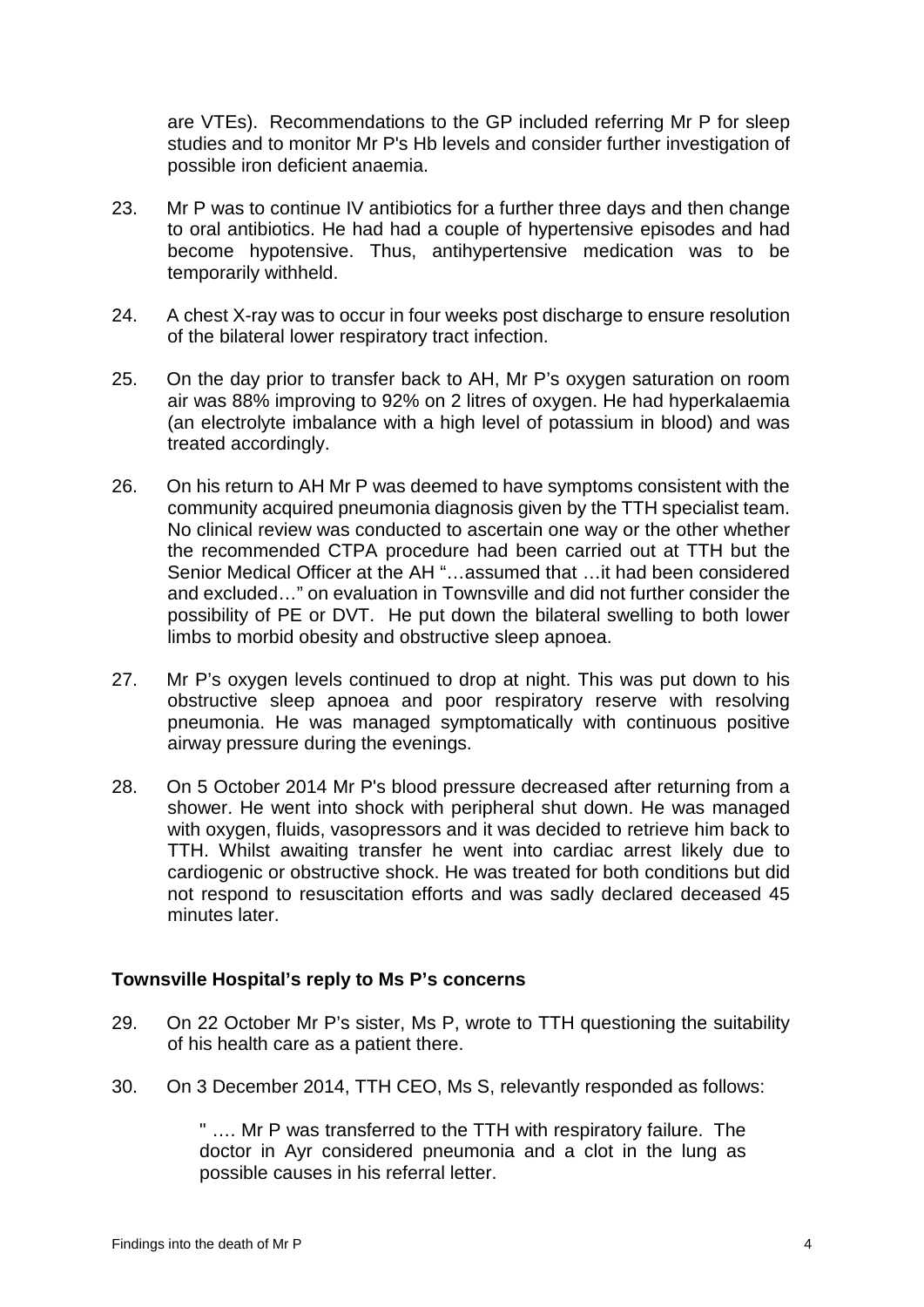On assessment in Emergency Department at the Townsville Hospital an urgent chest x-ray revealed changes consistent with pneumonia involving more than one lobe of the lungs. This diagnosis was also supported by blood test results that pointed to an infection. Mr P commenced on antibiotics for infection, heparin for prevention against blood clots (deep vein thrombosis), high flow oxygen and intravenous fluids without delay.

Mr P was transferred to ICU for observation because he had respiratory failure from his pneumonia…. his condition progressively improved and he was therefore transferred to the medical ward after 18 hours. While in ICU the doctors reviewed the possible causes of his respiratory failure and felt that the degree of pneumonia was severe enough to explain his condition.

Mr P's treatment was continued in the medical ward where his condition progressively improved. Gradually his treatment was scaled down with intravenous fluid stopping and he required less additional oxygen to maintain a reasonable level of oxygen in his blood. He was still receiving antibiotics for the pneumonia and heparin to prevent deep vein thrombosis (blood clots).

The treating team saw Mr P on the morning of the day he was transferred to Ayr and he was doing reasonably well. He was up and about and walking independently. There was no worsening shortness of breath or chest pain which are symptoms of pulmonary embolus.

Mr P had a normal blood pressure and normal oxygen levels in his blood.

The plan on his transfer back to Ayr Hospital was for him to continue antibiotics for his severe pneumonia. He was to continue heparin, to prevent blood clots while in hospital. ... Unfortunately, whilst in Ayr Hospital, he deteriorated a few days later and died. The postmortem showed extensive pulmonary embolus (clots in the lungs). There was also marked congestion and oedema of the lungs.

Mr P's symptoms were consistent with pneumonia causing respiratory failure and he responded well to antibiotics and other supportive care. It is unlikely that he had a pulmonary embolus (clot in the lungs) at initial presentation to Townsville Hospital because he would not have improved without specific treatment for that.

Unfortunately, any patient who is very unwell for another reason is always at greatly increased risk of a clot. In a small number of hospitalised patients, heparin fails to give them the protection against deep vein thrombosis (blood clots) and this is difficult to predict. During his admission there was nothing unusual about his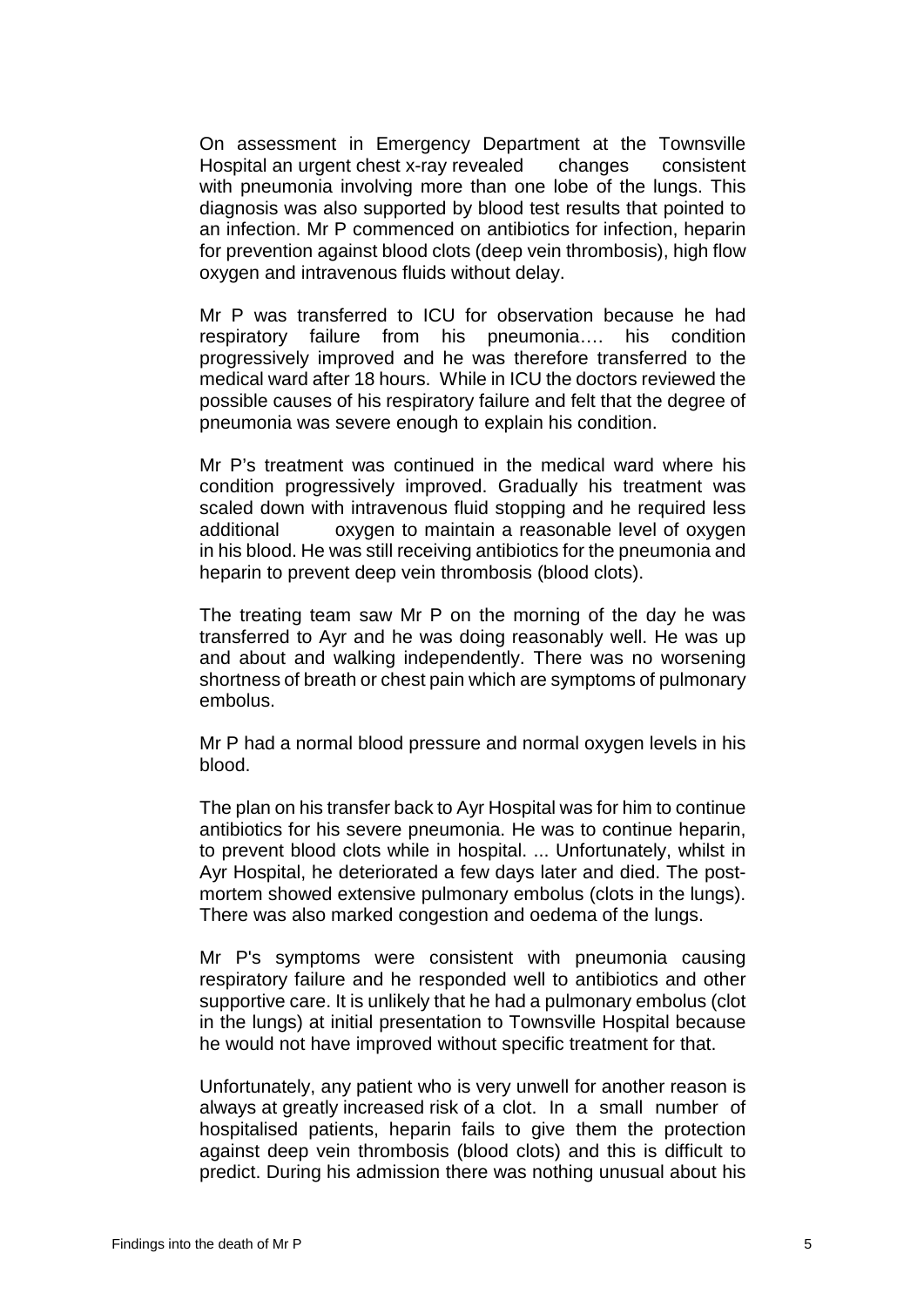recovery to suspect pulmonary embolus (clot in the lungs).

The senior clinicians who advised on Mr P's care on transfer to the Emergency Department and to ICU all felt his symptoms related to his severe pneumonia. He had improved significantly after he received treatment for his pneumonia and did not show any signs of a blood clot (DVT or pulmonary embolus).

The Doctors did recognise that Mr P was at risk of a blood clot (DVT or pulmonary embolus) and he was given preventative treatment "

# <span id="page-7-0"></span>**Response of Ms P**

31. Ms P did not accept that response. She raised the following concerns:

"They say that my brother was up and about walking; he walked very little, just to the bathroom and would be out of breath, and that was with the oxygen and he would take a lot to get his breath back."

"They state that he had normal oxygen levels in the blood the morning he was transferred back to Ayr. He was still on oxygen because I asked Mr P that night when I rang him, he had just been to the toilet and was still getting his breath back. He had to take the oxygen to the toilet with him as he couldn't do without it."

"The Townsville Hospital even had the gall to enclose a form for me to fill out asking me if I was happy with their performance; talk about rubbing salt into the wound."

#### <span id="page-7-1"></span>**The Clinical Forensic Medicine Unit (Forensic and Scientific Services - FSS) Report 13 February 2015**

- 32. Dr Griffiths, Forensic Medical Officer reported on the diagnosis and clinical assessment of PE and critiques Mr P's health care at AH and TTH based on a review of medical records, the TTH response to Ms P and autopsy report.
- 33. Noting that pulmonary embolism remains a complex area of medicine and diagnoses Dr Griffiths observes:

"It has been long known that a fatal pulmonary embolus is often preceded by a number of "herald" emboli, occurring over time, and giving rise to a constellation of symptoms and signs including shortness of breath, hypoxaemia and cough."

#### 34. He goes on:

"Algorithms now exist, which claim to have predictive value, and are available to clinicians to assist in the determination of the most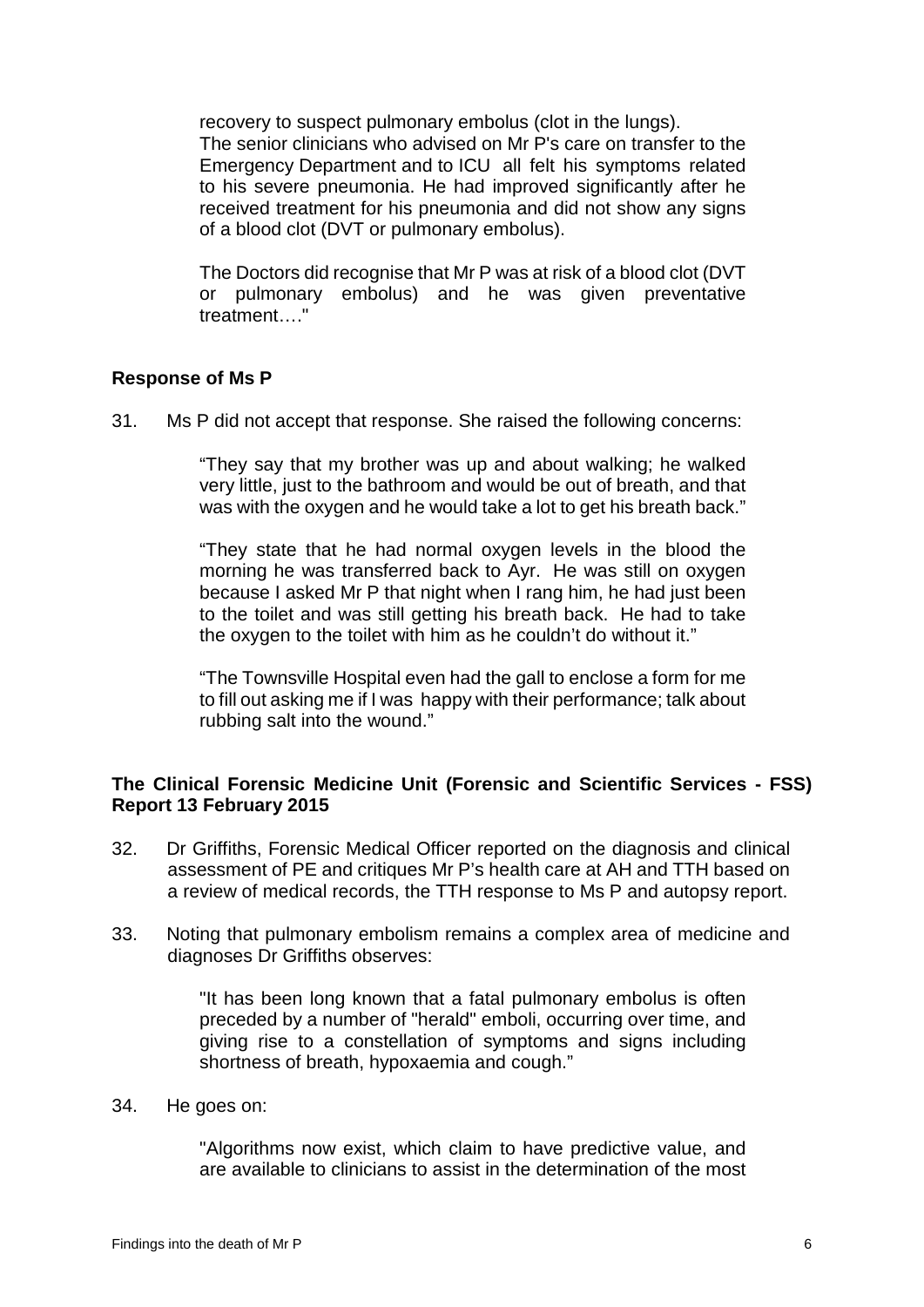appropriate clinical pathway based on the probability of suspected pulmonary embolus.

There is also a scoring system (the Wells Score) ... The presence of a deep venous thrombosis (DVT) plus the additional signs and symptoms of a pulmonary embolus, would attract a high Wells Score which is increased even more by a history of recent immobility of any cause. In these circumstances, the algorithm would indicate that a CTPA is the most appropriate investigation.

A blood test for a "D-Dimer" which is a fibrin degradation product and a test ...is only of predictive value where the probability is low. If the D-Dimer is positive, this would add nothing to the pre-test probability where the Wells Score is high. In circumstances where the D-Dimer is positive, but a Wells Score is low, according to the current algorithm, an ultrasound investigation of the lower limbs for a possible DVT (to explain the positive D-Dimer) would normally be recommended*.* "

35. Dr Griffiths suggests that if a Wells Score had been employed, the pre-test probability for a pulmonary embolus would have been high, and at least, a Duplex Ultrasound of the lower limbs would have been ordered.

#### <span id="page-8-0"></span>**Management at Townsville Hospital**

36. Of Mr P's treatment at TTH Dr Griffiths remarked:

*"*From the outset (24 September 2014) until his eventual discharge on 1 October …. the working diagnosis… remained a bilateral pneumonia."

*"*No other diagnostic possibility to explain Mr P's previous dyspnoea and hypoxia appears to have been considered despite the presence of a swollen right calf, which was noted on arrival, and the Senior Medical Officer's concern that his patient might have a pulmonary embolus and his request for an urgent CTPA."

- 37. The right calf swelling was therefore not investigated with a Duplex Venous Ultrasound.
- 38. Dr Griffiths also observes:

"Beginning with the Emergency Medicine Registrar who performed the initial assessment at 1255 hours on the 24th September, the medical consultant, or possibly Locum Staff Specialist, and a later ICU Consultant, the Senior Medical Officer's request for a CTPA to be performed on arrival, seems to have been overlooked, or at least, not referred to in any of the documentation that I have read."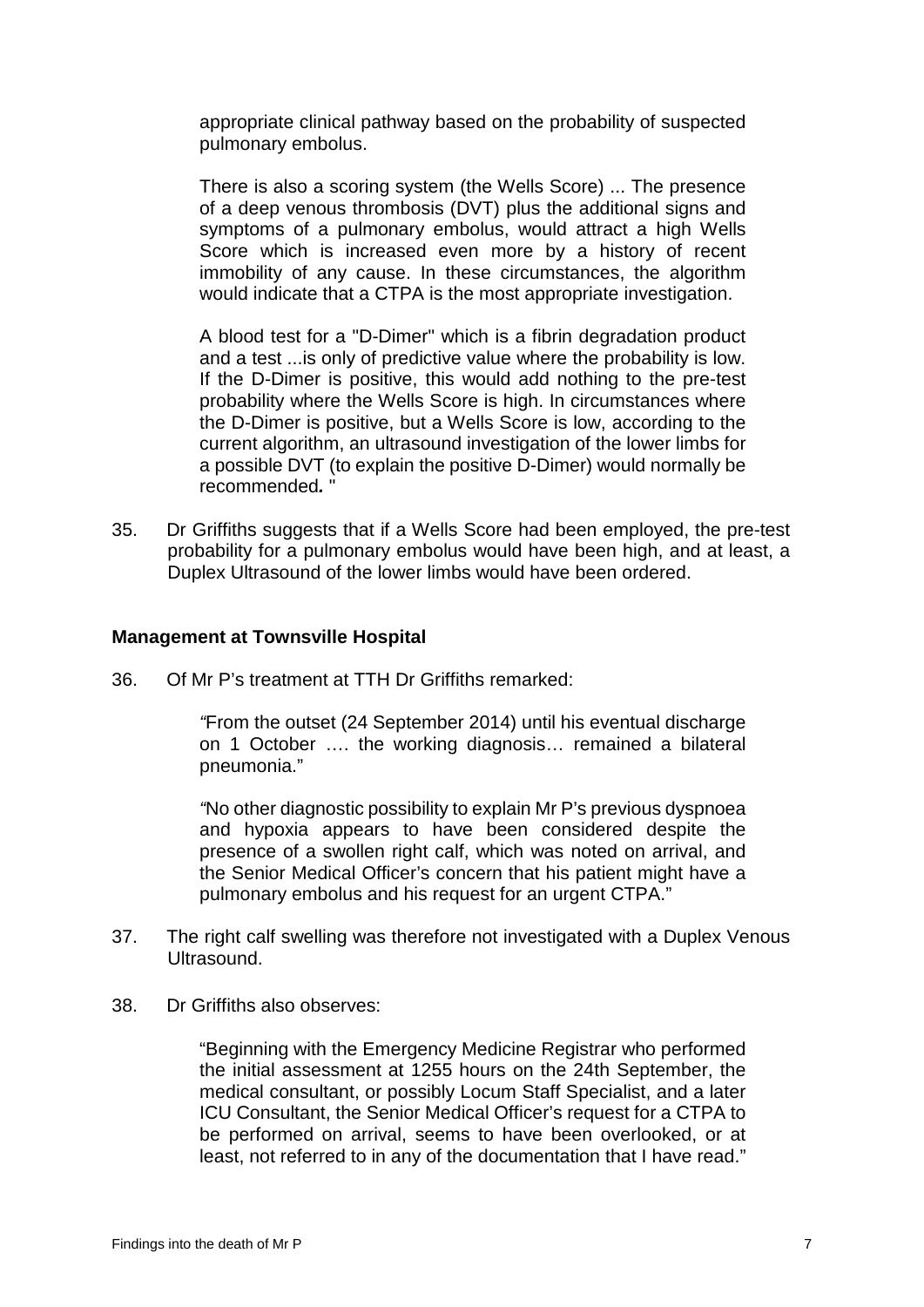#### 39. And adds:

"[the Senior Medical Officer's] clinical concerns with a request for a CTPA, as well as those of [the GP], should have been addressed… They appear not to have been."

- 40. Dr Griffiths also reported that there was a possibility that the hypotensive episode on 29 September 2014 and postural dizziness when Mr P's blood pressure dropped below 90, was embolic in origin.
- 41. Dr Griffiths concluded that:

"[l]t would be a brave clinician indeed who would choose to overlook a request from a senior colleague for an urgent Computerised Pulmonary Angiogram, or to dismiss the likelihood of a pulmonary embolus in a patient with a swollen tender right calf, who had severe hypoxia, and who was short of breath."

- 42. Dr Griffiths questioned why therapeutic anticoagulation, even empirically, was not commenced until a pulmonary embolus was excluded as there were no contraindications to using a Low Molecular Weight Heparin at an uncapped dose of 1.5mg/kg as Mr P had normal renal function and had not undergone recent surgery.
- 43. Prophylaxis against venous thromboembolism (VTE) was commenced at TTH (heparin 5000iu bd) which was enough to prevent a VTE from developing but insufficient to treat an established PE. It is not clear why this was given; perhaps it was because he was at risk of developing a clot given his weight and other co-morbidities unless it was a routine precaution against hospital acquired DVT.

#### <span id="page-9-0"></span>**Comments on Townsville Hospital's response to Ms P**

- 44. Dr Griffiths also considered the matters raised in this response. He takes issue with many assertions.
- 45. *-the diagnosis of pneumonia was supported by blood test results that pointed to an infection*

Dr Griffiths notes, no mention of elevated troponin-1 normally a marker of myocardial cell damage, but may also be elevated in PE and that the increases in Mr P's white cell count and elevation of an Acute Phase Reactant known as C-Reactive Protein can indicate several non-infective disease states, including PE.

46. *-in the ICU opinion the extent of respiratory failure was explained by the severity of the bilateral pneumonia*

Dr Griffiths says the clinical grounds relied on to form the opinion, without imaging, are not adequately explained and contends that the "…degree of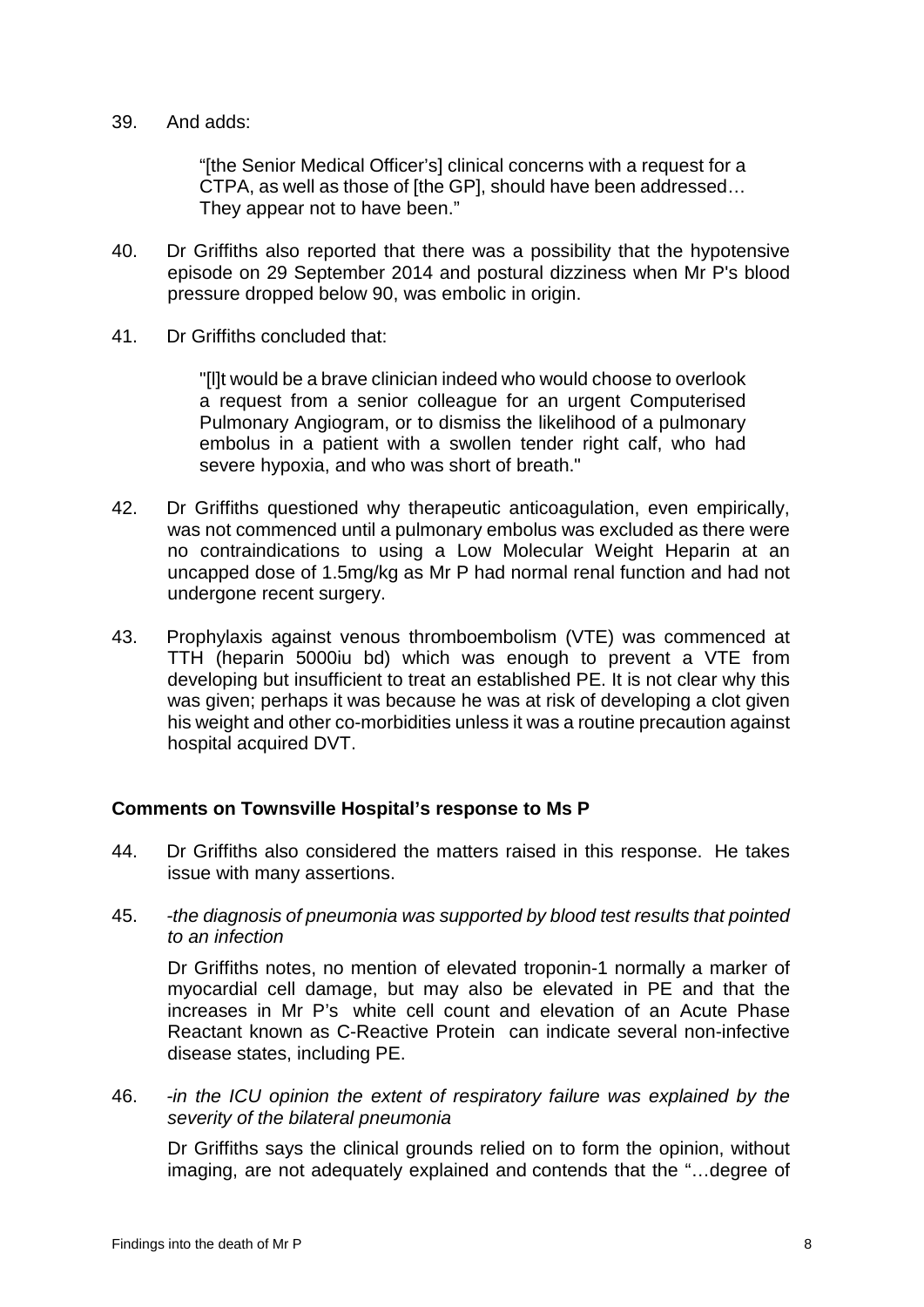consolidation in one segment of a lung field, in a patient with no known preexisting chronic lung disease could not explain the finding on oximetry of an oxygen saturation of 60% on room air" on his arrival at AH on 24 September 2014.

#### 47. *-normal blood pressure and oxygen levels*

Dr Griffiths does not accept that Mr P had normal blood pressure and oxygen levels in his blood. He says Mr P's O2 levels were never within a normal range during his TTH admission without supplemental oxygen. His blood pressure also dropped during the final 2 days in Townsville requiring an adjustment of his normal anti-hypertensive regime. He suggests this circulatory collapse and drop in pressure and associate presyncope could have been an embolic event.

#### 48. *-it is unlikely that he had a pulmonary embolus at the initial presentation to TTH*

According to Dr Griffiths this "extraordinary assertion" is not supported by the autopsy finding of multiple thromboemboli in the smaller pulmonary vessels suggesting that propagation of probable 'herald' emboli had been occurring over time and asks rhetorically "How could the physicians at a teaching hospital form the view that PE was "unlikely" when they needed to be certain".

#### 49. *-heraprin was used as a preventative of PE or DVT*

This statement is interpreted by Dr Griffiths as an attempt to (wrongly) imply that, despite prophylaxis, the genesis of the fatal PE was TTH or AH and did not propagate from pre-existing venous thrombosis in the lower limbs or pelvis.

#### <span id="page-10-0"></span>**Townsville Hospital Morbidity and Mortality Review 5 March 2015**

- 50. Dr Griffiths' opinion prompted a discussion with the Clinical Director of the TTH resulting in the clinical management of Mr P being referred to the Morbidity and Review Committee.
- 51. The TTH Review Forum comprising the Chair and Locum Staff Specialist who had attended on Mr P, felt Mr P's presentation (symptoms, CXR, labs) were consistent with pneumonia and a CTPA was not required at any point during his Townsville admission but did not state why it was not necessary for TTH to investigate an alternative view of the symptoms including PE.
- 52. The forum noted that, "…the clinician felt the patient's swollen leg did not represent a DVT. That person probably felt another diagnosis was present, but they did not mention that in the notes". While accepting the need to revisit diagnoses if the pieces do not fit, the committee did not reach any conclusion as to whether the medical team should have revisited the PE issue before discharge, in the context of this case, but did note that the day prior to discharge the doctor's notes state there was no pain or swelling of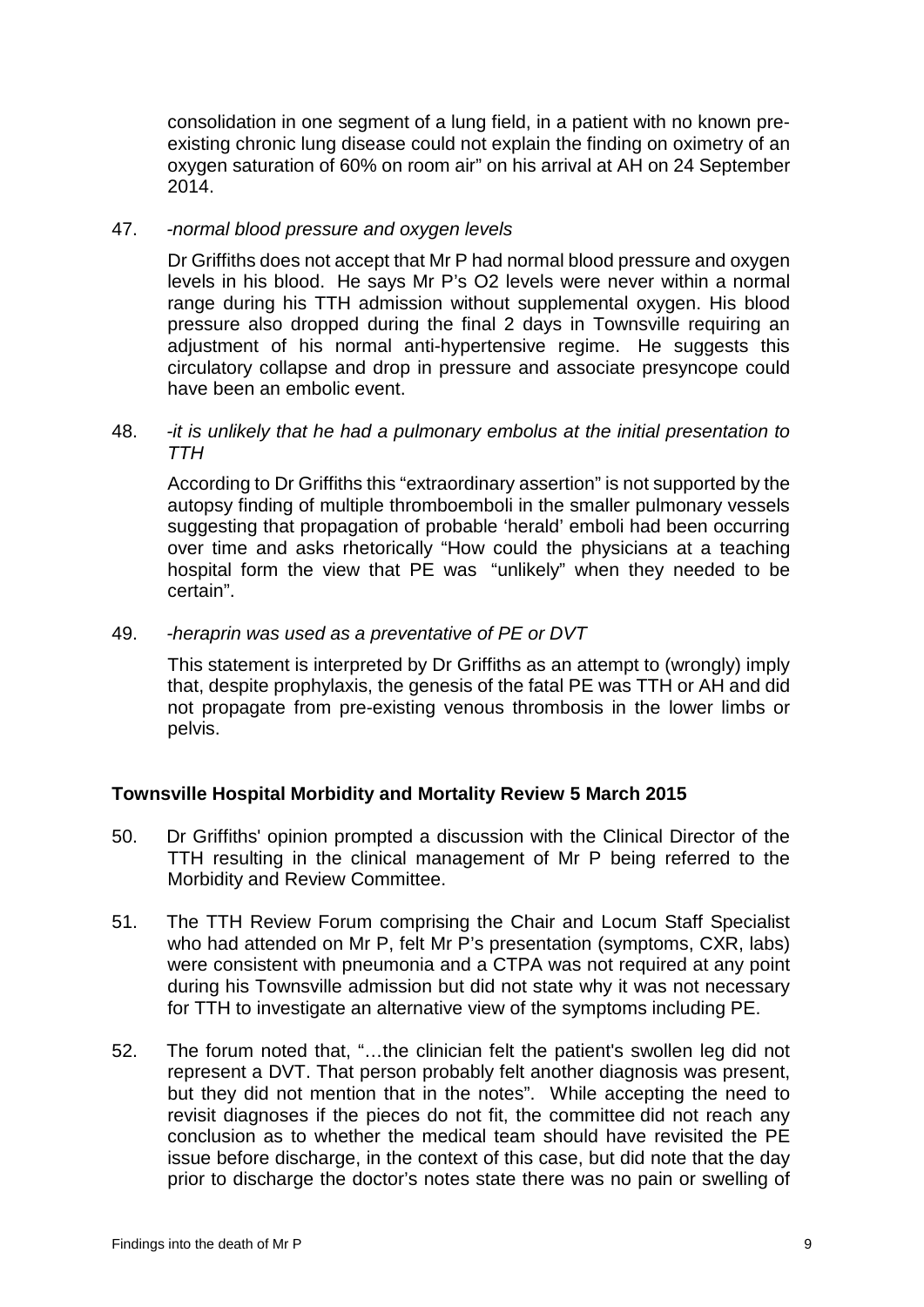legs.

- 53. Other reported points of discussion mentioned were:
- 54. *Whether Mr P had DVT and when it developed?*

The committee could not determine the age of the PE found on autopsy based on available information. Therefore, it was not possible to know whether Mr P had DVT for months, or it may have developed during his hospitalisation or even on the day he died.

55. *Did the patient receive adequate DVT prophylaxis?* 

In addressing this issue, the forum noted Mr P was 160 kg. No mechanical prophylaxis was ordered.

56. *Was the usual dose of anticoagulant adequate?*

Without answering this question, the committee mentioned that Mr P was given Heparin 5000 units BD at TTH and enoxaparin 40 mg on return transfer to AH.

- 57. The outcome of the analysis of the incident by the committee was a suggested review of DVT prophylaxis guidelines to see if there was evidence for different recommendations in the obese population and to improve TTH practices.
- 58. TTH later reported the Heads of Medical Departments and Medication Management Committee considered this issue and resolved to use the Australia and New Zealand Best Practice Guidelines 5th Edition. A link to this document was established on the TTH intranet, and hard copies were distributed to medical staff and across the wards.

#### <span id="page-11-0"></span>**Townville Hospital – Locum Staff Specialist**

- 59. In his response to inquiries about his care of Mr P when he was a locum at TTH of 16 November 2016, the Locum Staff Specialist notes that on the day before his admission Mr P started coughing up blood stained sputum and was short of breath. Mr P was said to have noticed some pain, redness and swelling in the right leg for some months. At Ayr Hospital the doctor made two possible diagnoses – PE and pneumonia. The referral note states, "The patient will need CTPA tonight".
- 60. Mr P was treated for both conditions, oxygen at 15 litres per minute, benzyl penicillin and azithoromycin intravenously and clexane 100mg subcutaneously twice daily (the dose of clexane would have been suboptimal as the patient weighed over 140kg).
- 61. Mr P was seen at the ED of TTH later that evening and following assessment,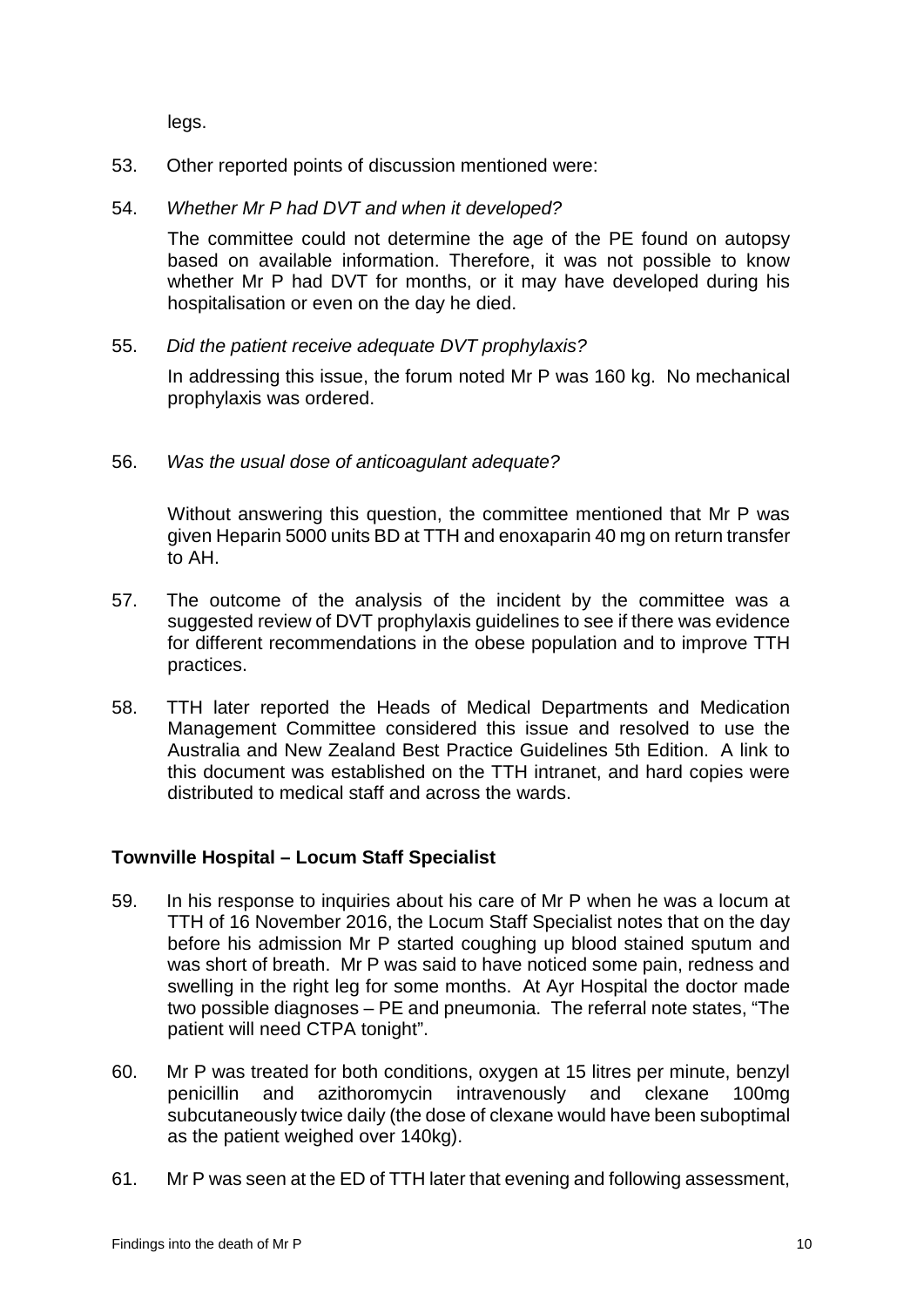an urgent chest X-ray and blood tests were organized. The ICU Registrar was called and determined he was unwell enough to be in ICU but did not need non-invasive ventilation yet. The X-ray showed changes consistent with multi-lobar pneumonia. Benzyl penicillin was ceased and Tazocin commenced for severe pneumonia.

"In ICU the issue of pulmonary embolus was revisited. It was confirmed that the leg swelling had been there for over a year. With obvious severe pneumonia as revealed by the chest X-ray and raised white cells and C-reactive protein the ICU team were convinced that there was a very good reason for the respiratory failure and that deep vein thrombosis with subsequent pulmonary embolus was unlikely so a planned venous Doppler of the leg was cancelled."

- 62. After twenty hours Mr P was transferred out of ICU and on 26 September 2014 the Locum staff Specialist saw him on the ward round for the first time. He was "also convinced that severe multi-lobar pneumonia was the most likely cause for his respiratory distress."
- 63. The Locum Staff Specialist concludes:

"…. although PE was considered initially by the doctor at AH, when combining the patient's symptoms, fever, and respiratory failure associated with abnormal chest X-rays and raised markers of infection/inflammation, pneumonia was most likely. The ICU team were convinced that severe pneumonia was the most likely cause for his respiratory failure. When I took over his care when the patient transferred to the ward I reviewed him and looked at his test results and agreed with the assessment, diagnosis, reasoning and management plan which was to treat with antibiotic for severe pneumonia…..I was satisfied that there was nothing else going on."

#### <span id="page-12-0"></span>**Townsville Hospital - Emergency Medicine Registrar**

- 64. The Emergency Medicine Registrar does not recall Mr P and reviewed the medical notes to give her response. She was involved with his care at the ED until his transfer to ICU at 1:15am.
- 65. The Emergency Medicine Registrar notes Mr P's background of morbid obesity, type 2 diabetes, mellitus, hypertension and osteoarthritis and that he had been unwell for 2 weeks with symptoms for a cold. He developed increasing dyspnoea, presented with a fever as well as brown and yellow sputum. The Emergency Medicine Registrar notes that Mr P's GP recorded his symptoms as, including temperature, pulse, blood pressure and oxygen saturations of 70%. A chest X-ray was, "interpreted as having significant opacification of left mid and lower lung fields."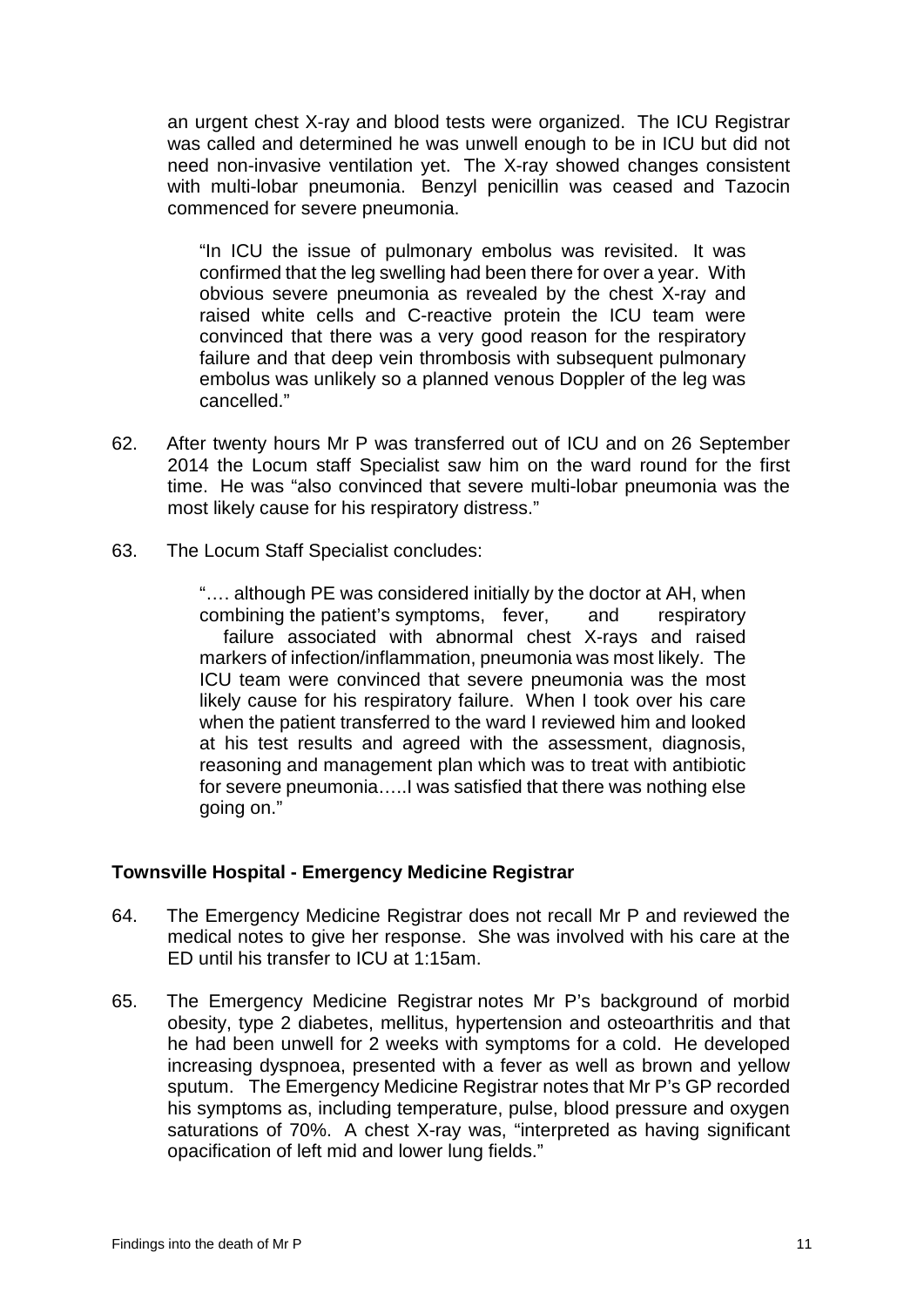- 66. The Registrar notes Mr P was referred to AH Senior Medical Officer who made differential diagnosis of respiratory failure due to pneumonia and pulmonary embolism. Swelling of the right calf was diagnosed as erysipelas.
- 67. There was no written handover note from QAS within the clinical records but she says, "The patient was accompanied by a referral letter from the Senior Medical Officer and his Ayr medical records."
- 68. The Emergency Medicine Registrar examined Mr P noting his respiratory distress and "there was marked swelling of the right leg which Mr P advised me was a longstanding issue."
- 69. She concludes:

"My impression after assessment ……was that of severe bilateral pneumonia with respiratory failure complicated by morbid obesity. The diagnosis of pulmonary embolism is always considered as a differential in cases of severe hypoxic respiratory failure. In this case there was good evidence to support a diagnosis of severe bilateral pneumonia as the primary cause of respiratory failure, given his history of infective symptoms, clinical examination findings and progressive chest X-ray signs of bilateral pneumonia. The relevant negative for pulmonary embolism…. Were the absence of any tachycardia, hypotension, ECG feature of right heart strain, and most prominent, the presence of an alternative diagnosis that would completely explain his respiratory compromise."

# <span id="page-13-0"></span>**Townville Hospital – ICU Consultant**

- 70. The ICU Consultant is and was at the relevant time the Staff Specialist at TTH. He has no direct recollection of Mr P and his care and bases his comments on the notes made during Mr P's stay in ICU.
- 71. Mr P was admitted to ICU at approximately 2am on 25 September 2014 on referral from the ED Registrar for:

"Type 1 respiratory failure deemed (based on their examination) to be due to bilateral lower respiratory tract infection. …. It was noted on admission that the patient had bilaterally swollen lower limbs below the knee, but that the right was larger than the left (although the exact size was not noted.)"

"The notes reflect that the patient maintained that this swelling (and size difference) was chronic, with a time course of up to 1 year. The patient denied any associated pain and was noted to be ambulant and active in the period preceding admission."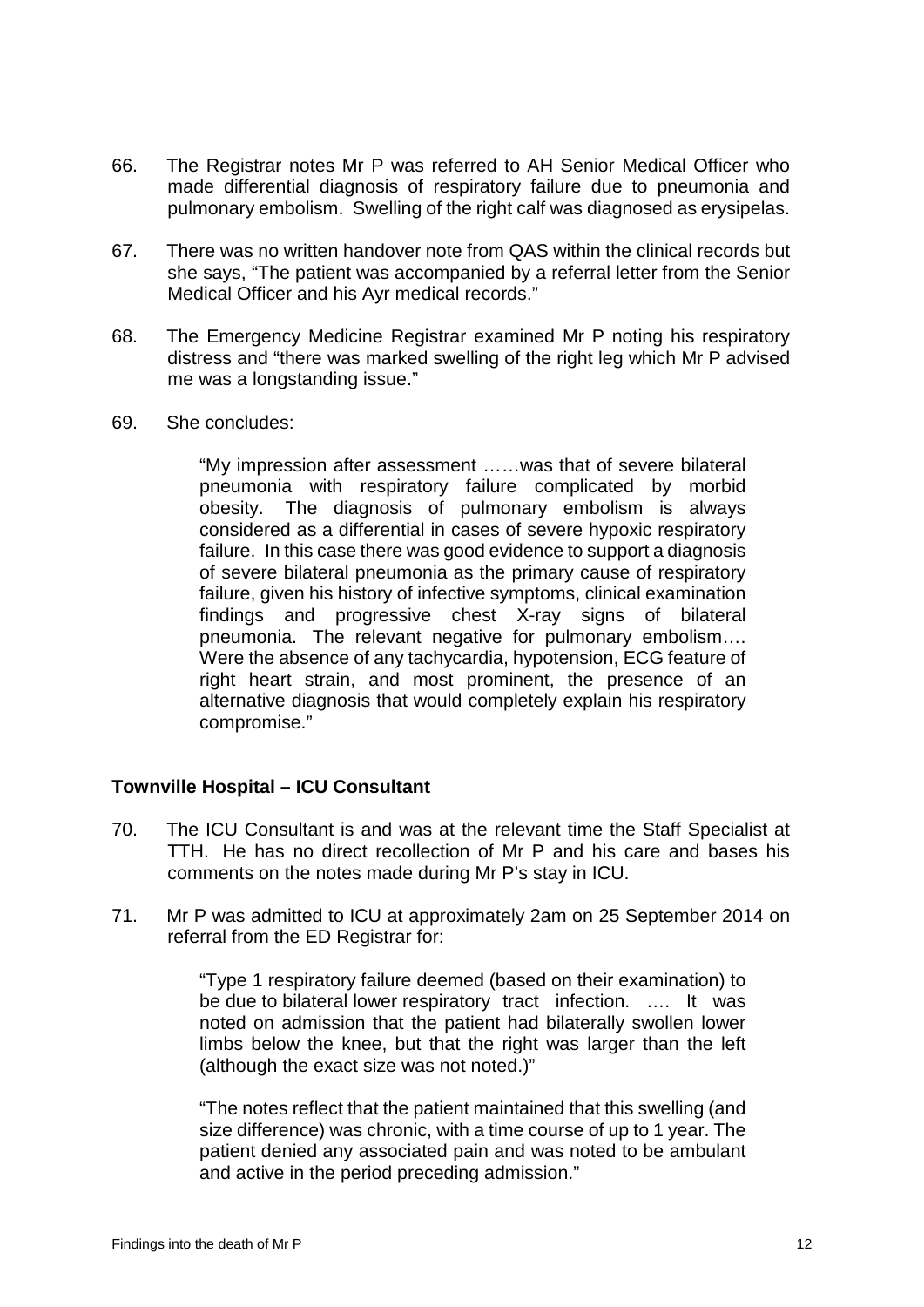72. The following morning, he was discharged after noting that Mr P's condition had not deteriorated. Based on clinical examination and investigation findings (blood tests and chest X-rays) the diagnosis of pneumonia was confirmed. Accordingly, he says:

> "…. there was no clinical reason to suspect pulmonary embolism other than an increased oxygen requirement. There were no findings usually associated with such a diagnosis (eg tachycardia, hypotension, ECG changes, chest pain)."

> "The right calf swelling was again noted, but in light of its chronic nature it was deemed that an urgent Doppler ultrasound scan of the deep veins of his legs was not indicated but rather this could be deferred to an elective investigation at a later point during the patient's admission."

- 73. The ICU Consultant makes the general comment that, "the diagnosis of DVT is largely based on clinical suspicion and various criteria have been developed to help guide relevant investigation surrounding such suspicion. He adds, "None of these criteria are infallible but assist in reducing the number of unnecessary tests on the basis of clinical probability." He also notes that Wells' Score for DVT and PE are validated and commonly used scoring systems, and PERC score is similarly often used to rule out the need to investigate for PE in low risk patients.
- 74. The ICU Consultant helpfully attached two review articles *Meta-Analysis: The value of Clinical Assessment in the Diagnosis of DVT* and *PE: the Diagnosis, Risk-stratification, Treatment and Disposition of Emergency Department Patients"* presumably to support his approach and concludes:
- 75. Attachment 1: Review: *Meta Analysis: the value of Clinical Assessment in the Diagnosis of DVT* The Review considers the literature to determine whether physician's empirical judgments, clinical findings, and risk scores affect the likelihood of detecting thrombosis with venography, ultrasonography, or plethysmography in adults with suspected DVT but not where there is an early alternative diagnosis.
- 76. Its purpose is stated as "…to determine whether [1] clinical findings, **[2] risk scores,** and [3] physicians' empirical judgments affect the likelihood of detecting DVT on definitive testing suggesting that clinical findings *alone* should not constitute the basis for assessing the likelihood of detecting DVT. It is increasingly being recognized that clinical diagnosis should be based on systematic evaluation of the scientific evidence."
- 77. The review evaluated 13 characteristics for making assessments including:
	- Calf pain;
	- Calf swelling;
	- Prior DVT;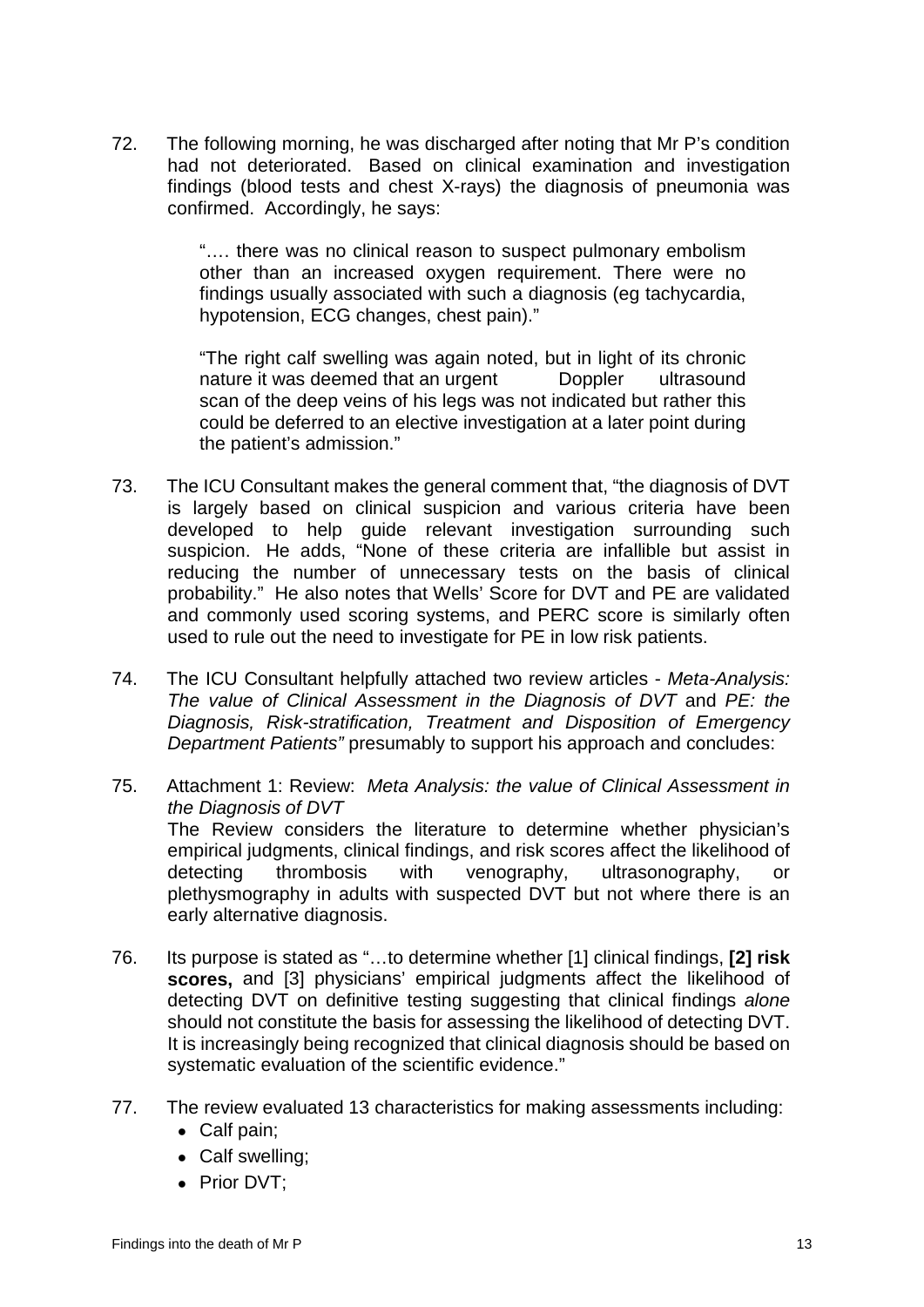- Recent immobilization;
- Obesity;
- Difference in calf diameter;
- Calf tenderness;
- Erythema [redness of skin];
- Oedema
- 78. It concludes that the Wells Score seems to perform better in populations that exclude patients with previous thromboembolism and to perform worse in older cohorts. Mr P belonged to both categories.
- 79. In the absence of a history of calf swelling or no difference in calf diameter on examination slightly reduces the likelihood of DVT. According to Dr Griffiths, there was no, or only cursory consideration of this factor by TTH.
- 80. Attachment 2: Review: *Pulmonary embolism: the diagnosis, risk stratification, treatment and disposition of emergency department patients.*

This review observes that the diagnosis or exclusion of pulmonary embolism remains challenging for emergency physicians as symptoms can be vague or share feature with other common diagnoses. Testing can be complicated with some like the D-Dimer giving false positive, and imaging carrying the risk of radiation and contrast dye expose. It says it is therefore incumbent on emergency physicians to be both vigilant and thoughtful about this diagnosis.

- a) The article cautions that emergency physicians must be able to riskstratify patients to ensure the appropriate disposition.
- b) Obesity is a known and common acquired risk factor for venous thromboembolism (VTE) and data has found that among the most obese subjects (body mass index >35), there was a 6 fold increase in risk when compared to normal weight subjects. Provoking risk factors such as limb immobility significantly increase VTE risk. This is usually associated with prolonged limb immobility and typically occurs after about 72 hours of acute limb immobility.
- c) The review also advocates for the pulmonary embolism rule-out criteria (PERC) to identify patients in whom the risk of testing outweighs the benefits. Mr P had two of the eight rule out criteria - unilateral leg swelling and haemoptysis. It concludes that a low pre-test probability and a negative PERC effectively rules out PE with a false negative rate lower than the test-threshold.
- d) **DVT diagnosis** The review states the diagnostic test of choice for detection of proximal DVT is venous ultrasonography – it is always readily available in Emergency Departments and poses little to no risk to the patient. But since half of patients with PE have no imaging evidence of DVT, a negative venous ultrasound is not enough to rule it out. Analyses suggest that a non-invasive strategy **combining**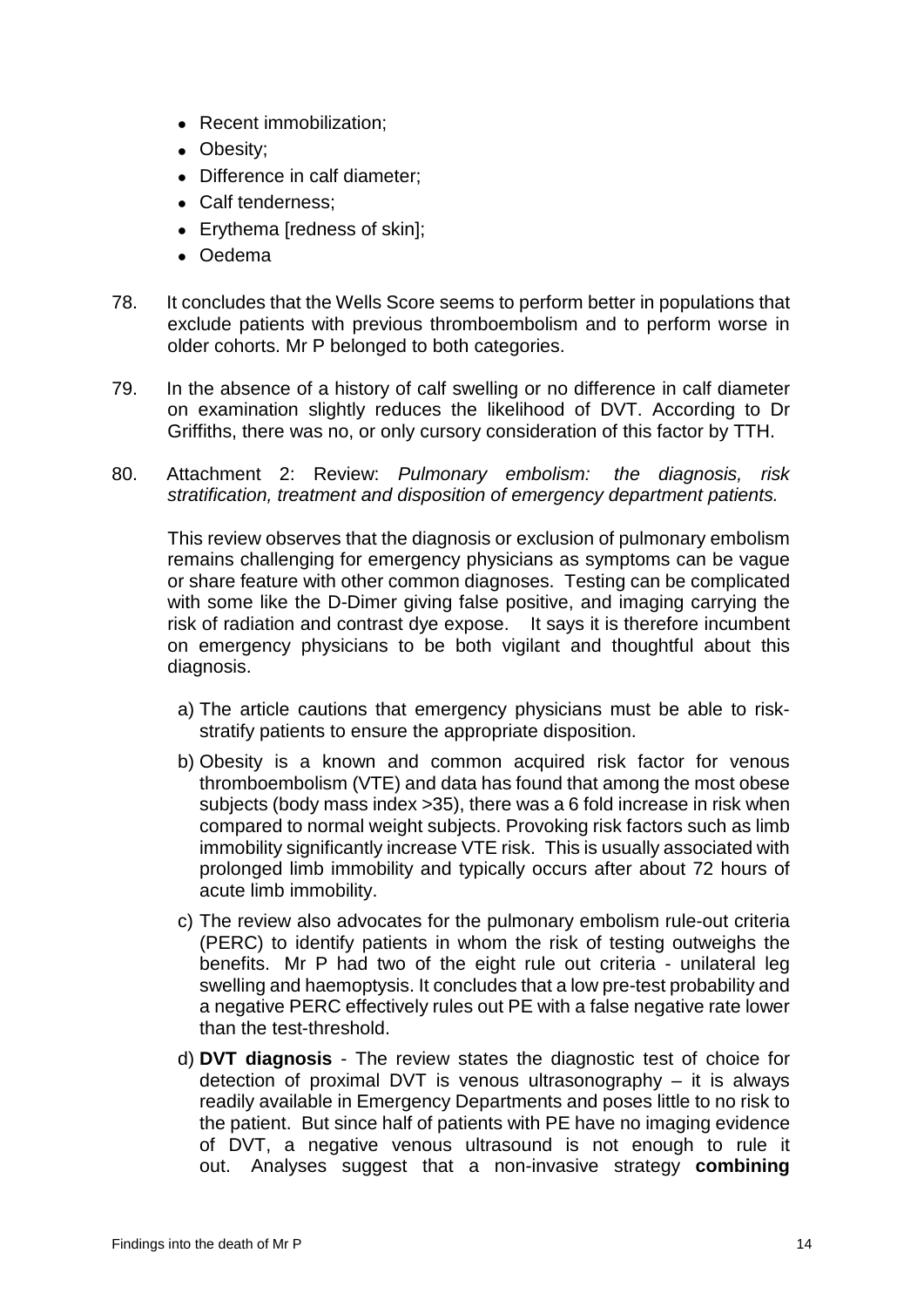ultrasound and D-Dimer testing as the first diagnostic test for PE may be the most cost-effective approach.

- e) **PE diagnosis**  The standard imaging modality for diagnosing PE is contrast computed tomography pulmonary angiography (CTPA). This was found to have specificity of >95%. Studies confirmed that CTPA can safely rule out PE in patients with a high pre-test probability of PE or a positive D-Dimer.
- f) **Treatment**  Treatment of patients with PE will depend on multiple factors including the acuteness of the PE but anticoagulation usage is essential in halting the propagation of thromboembolism. High risk patients may require additional treatment measures to reduce the clot burden.

#### <span id="page-16-0"></span>**Supplementary FSS Report 31 December 2018**

81. Following on from responses from the Specialist, the Registrar and the Consultant, the Forensic Medical Officer Dr Griffiths gave a supplementary opinion to the effect that:

> "From the time of Mr P's acute admission to TTH ICU via the Department of Emergency Medicine, the working diagnosis remained that of a severe bilateral pneumonia, and he was treated accordingly."

> "Despite the request for a CTPA from the referring SMO at AH, an imaging procedure considered to be the 'gold standard' diagnostic imaging for suspected PE, all of the clinicians involved in the care of Mr P were of the view that an alternative diagnosis satisfactorily explained his symptoms."

- 82. Dr Griffiths remarks it is uncertain whether the three treating clinicians were aware of Senior Medical Officer's request for a CTPA – "It is possible that they may not have been, although The Emergency Medicine Registrar reported that all of the referral letters had been forwarded to the ICU on his admission and specifically mentions the CTPA request in his statement."
- 83. Even after continuous intravenous antibiotic regime and high flow and then reducing oxygen at the time of discharge on 1 October 2014, Mr P required supplemental oxygen at a flow rate of 2 litres per minute. Oxygen saturation on room air fell to just 88% despite five or six days of intravenous antibiotics. "No red flags were raised by this finding, although body habitus might have been a contributing factor."
- 84. In comments on the *Review: Meta–Analysis: the value of Clinical Assessment in the diagnosis of DVT,* attached to ICU consultant's response in Dr Griffiths notes:
	- even on the ICU Consultant's reasoning there should have been clinical suspicion held by the specialist team at TTH based on the presenting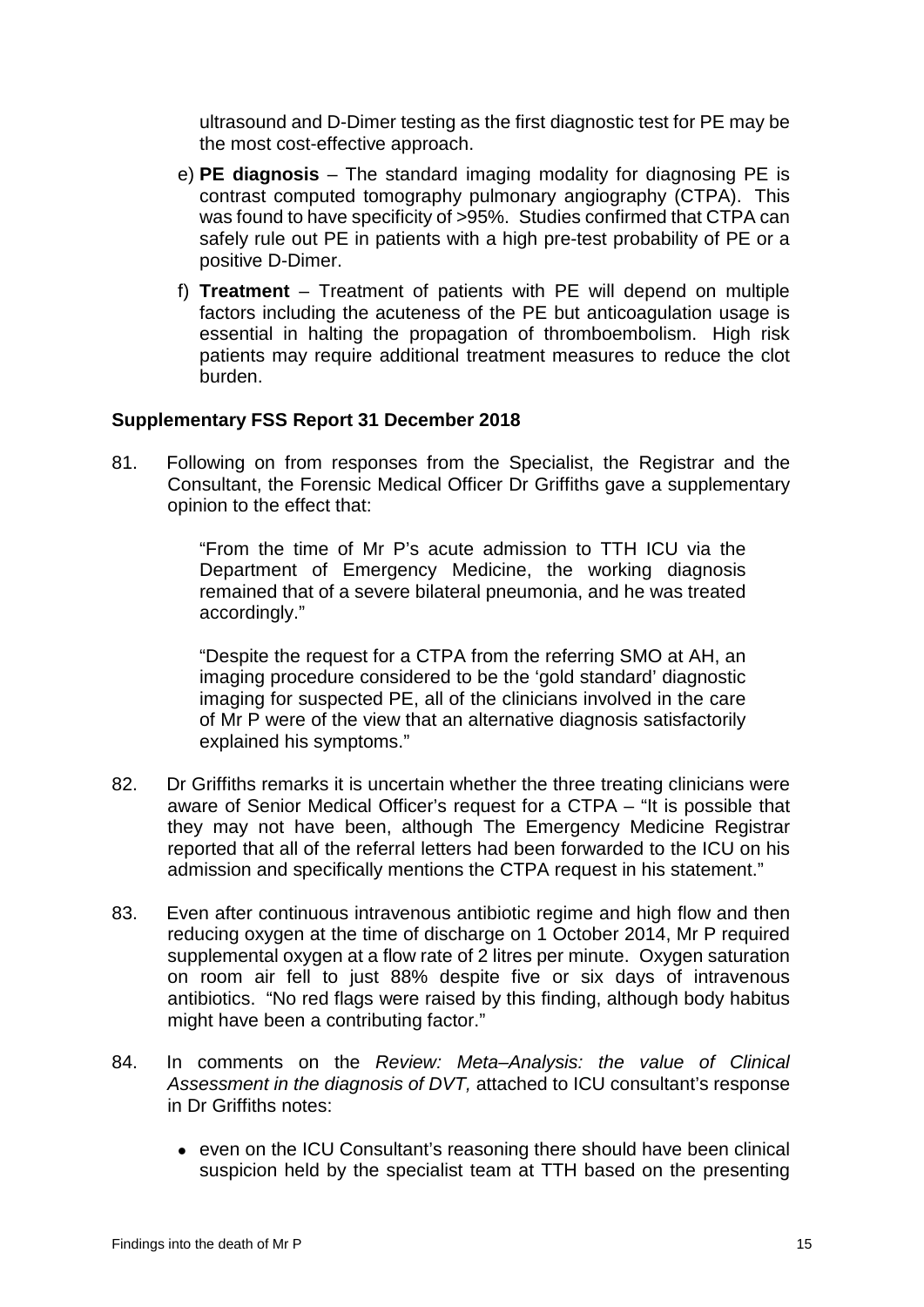symptoms and Senior Medical Officer's referral,

- clinical findings *alone* should not have constituted the basis for definitively assessing the likelihood of DVT. Risk scores and empirical judgments also affect the chances of detecting DVT. Wells scoring has a performance advantage over empirical assessment because it is standardized, reproducible and based on more studies,
- many technologies can be used to diagnose DVT from the cheap and simple but inaccurate (D-Dimer test) to the accurate but expensive and technically challenging (venography),
- it is increasingly being accepted that clinical diagnosis should be based on systematic evaluation of scientific evidence,
- the review has limited relevance where, as here, there DVT was not suspected and there was an early alternative diagnosis,
- a low Wells Score substantially decreases the likelihood of DVT and indicates that a simple non- invasive test such as D-Dimer assay may suffice to rule out DVT,
- Mr P was in both cohorts where Wells Scoring performs better and worse,
- the absence of calf swelling only slightly lowers the chance of DVT and TTH gave no or only cursory consideration to this factor,
- the ICU Consultant's assertion that diagnosis of DVT is based largely on clinical suspicion is at odds with the review's suggestion that a Wells Score assessment, and if low (which substantially degreases the likelihood) a simple non-invasive test such as D-Dimer may be enough to rule out DVT,
- CPTA was found to have a specificity of .95% and can safely rule out PE in patients with high pre-test probability of PE or a positive D-Dimer.

#### <span id="page-17-0"></span>**Townsville Hospital - comments on draft report**

- 85. The TTH responded in detail to proposed findings on 27 June 2019.
- 86. The executive director-clinical governance relies heavily on the contrary opinions of the Director of ICU, and on the compelling data supporting the working pneumonia diagnosis, the high acuity treatment of that condition, daily clinical re-evaluation of the diagnosis and signs of recovery to counter Dr Griffiths criticism of the ICU intervention. She, in fact, reaffirms that if Mr P presented today with the same body mass index, longstanding swollen leg and x-rays, he would not have been treated any differently and treated for pneumonia which unlike the alternative DVT/PE diagnosis satisfactorily explained all his acute symptoms.
- 87. Notably, The TTH does not use the Wells Scoring system to risk stratify for DVT in ICU because:
	- a) it is an emergency tool and not validated in a critically ill setting;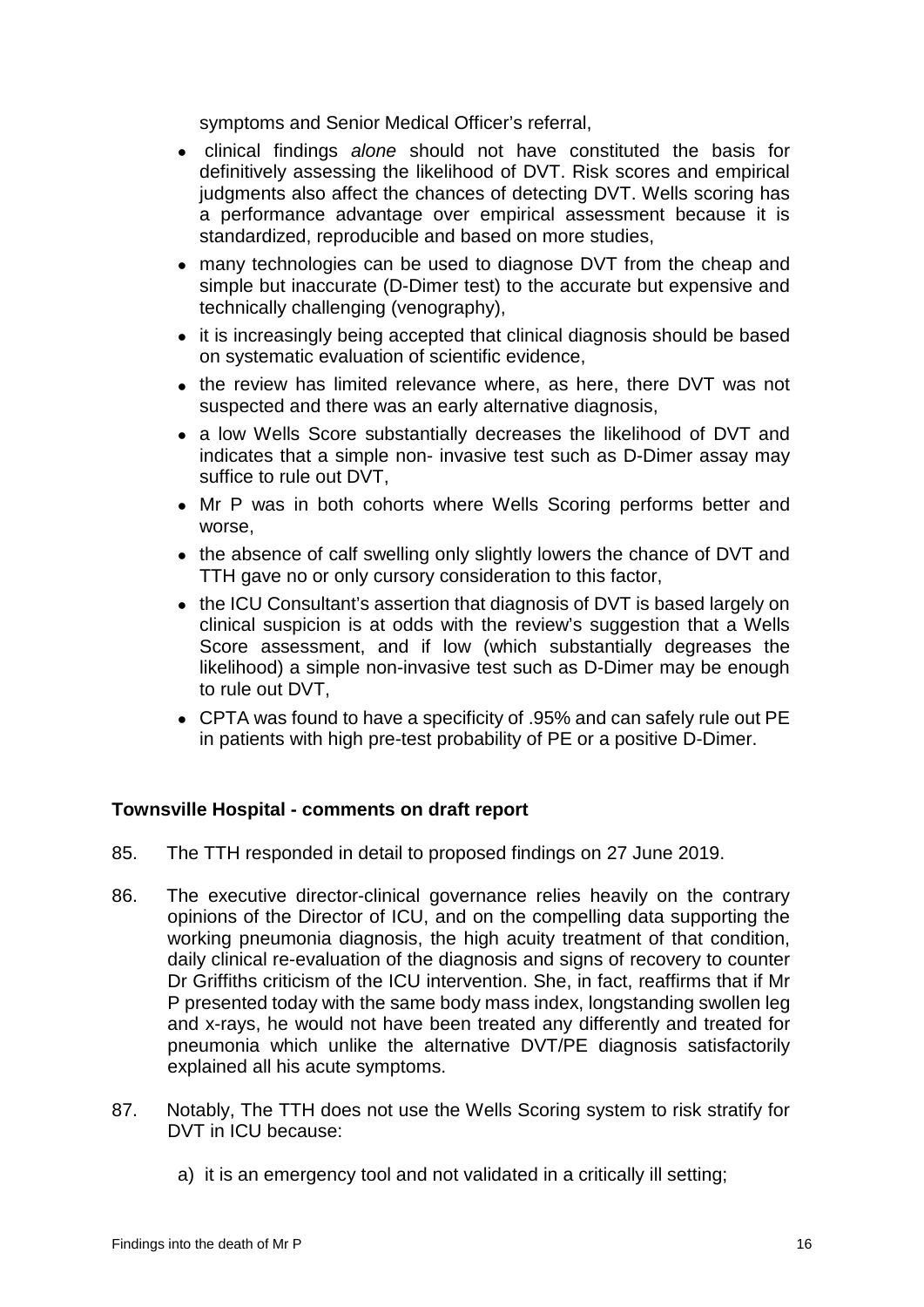- b) all ICU patients are at high risk for DVT anyway and Mr P was effectively managed as such with heparin thromboprophylaxis;
- c) the risks associated with ordering involved testing of critically unwell ICU patients and potential compilations of PE treatment are more complex and difficult to manage than PE itself;
- d) based on the information in the draft findings and medical records Mr P's pre-test probability score would have been moderate (27.8%) not high as Dr Griffiths suggests.
- e) D-Dimer in the Director's view is inadequate for ruling PE in or out and the degree of hypoaemia was not disproportionate to putative pneumonia and consistent with the clinical and radiological picture.
- 88. All these comments have been carefully considered as part of finalising the following findings.

#### <span id="page-18-0"></span>**Forensic issues**

- 89. Mr P died of cardiac arrest on 5 October 2014 when he was an inpatient of AH.
- 90. The direct cause of Mr P's death was found at autopsy to be extensive PE, and the likely source of these, was DVT in the lower limbs secondary to morbid obesity.
- 91. The TTH CEO described the death to Mr P's sister as, "… an unexpected but known complication of severe illness even when anticoagulant is provided to prevent blood clotting".
- 92. However, Dr Griffiths says reading the clinical narrative and looking at the results of the autopsy it is hard to escape the conclusion, that the "… fatal PE (was probably)… preceded by a number of cascading "herald" emboli giving rise to a constellation of symptoms and signs including shortness of breath, hypoxaemia and cough and more than likely shedding … from a thrombus in the iliofemoral vein of the pelvis over time until the 5th October 2014."
- 93. Clearly, issues arise about the adequacy of his clinical treatment for severe pneumonia symptoms at TTH and AH in the context of the fatal PE.
- 94. The next of kin understandably feels that the death should, could and would have be avoided if the PE had been suspected and detected at TTH so a care plan for removing or at least reducing its lethal potential could have been developed and actioned between 29 September and 1 October 2014.
- 95. Based on the available literature and clinical information, PE is a common cause of cardiovascular death with mortality varying widely depending on factors such as age, comorbidities and degree of stability. It occurs when blood clots are formed in the deep venous system, dislodge and migrate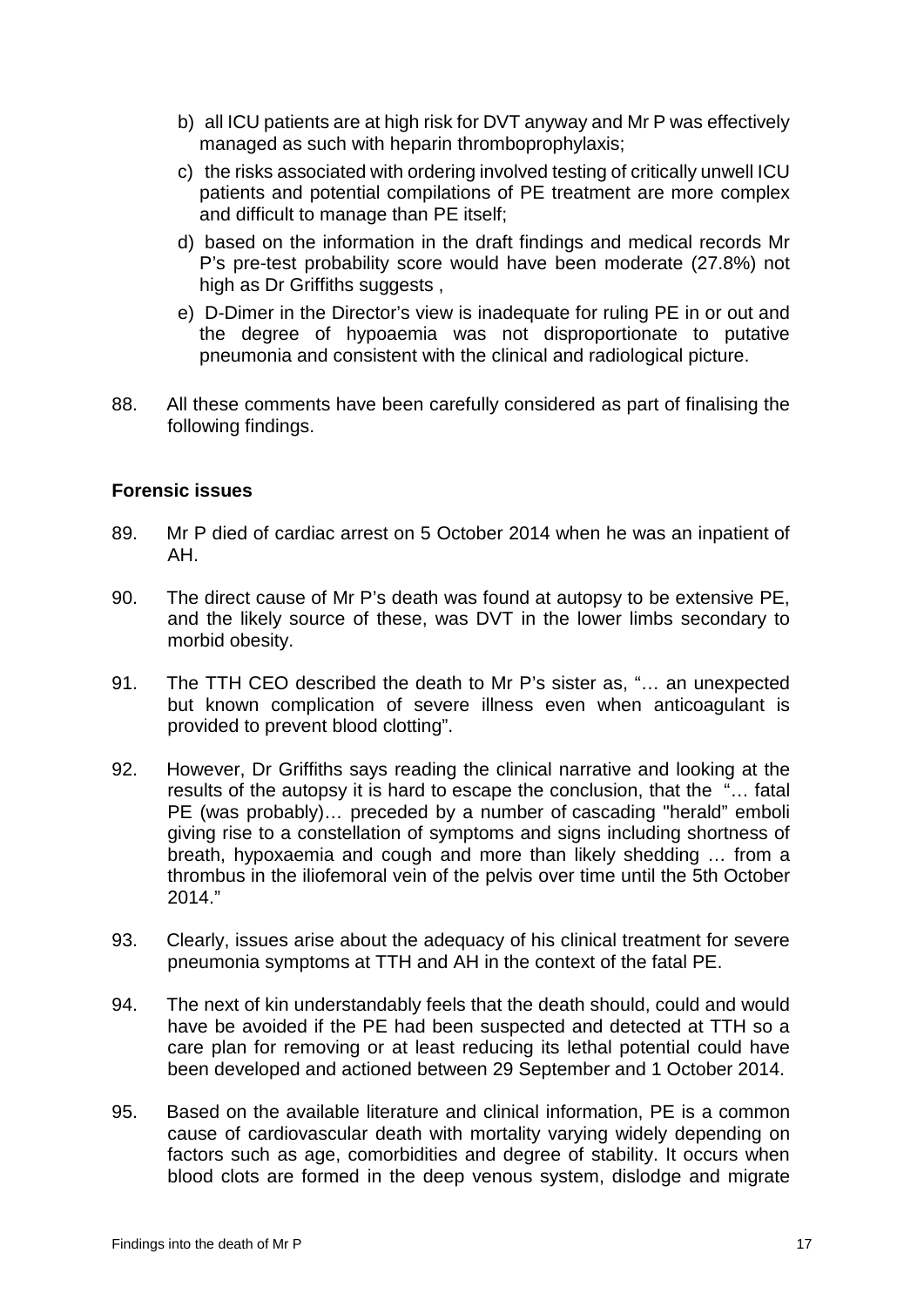through the heart to the pulmonary structures and embolize (congest). The blockage causes a sudden rise in pulmonary artery pressure and decreases cardiac output. They overwhelm the body's natural anticoagulant mechanisms and can lead to circulatory collapse. DVT tends to form in the lower extremities and causes associated swelling and thrombosis propagation.

- 96. Multiple risk factors increase the risk of DVT and PE. Some are inherited while others, like age, venous insufficiency, obesity, previous VTE and hypertension are acquired over time. Common non-disease related triggers are acute and prolonged limb immobility and recent trauma. These can overlap and aggravate other factors. Specifically, morbidly obese patients are six times more likely to have DVT or PE than their normal weighted counterparts.
- 97. Risk stratification is important to prognosis, management and chances of recovery.
- 98. The patient's pre-test probability of the diagnosis determines whether and what testing is indicated. Relevantly, Wells scoring indicates where PE or an alternative is the most likely diagnosis based on points awarded for each positive answer to six questions. The categories of pre-test probability of PE are low, intermediate and high. A low Wells Score substantially decreases the likelihood of DVT and indicates that a simple non-invasive test, such as D-Dimer assay, may be enough to rule out DVT. Wells scoring has advantages over empirical assessment because it is standardised and reproducible and its estimated performance is based on more studies.
- 99. The preferred diagnostic modality for DVT is venous ultrasonography with loss of vein compressibility being diagnostic. It is standard in Emergency Departments. However, as 50% of patients with PE have no imaging evidence a negative ultrasound is insufficient to rule it out while ultrasound evidence and other non-invasive blood test results or symptoms indicate treatment.
- 100. The D-Dimer blood test is an inexpensive, simple yet highly sensitive test for DVT but unless the result is negative, it is otherwise not accurate enough as a standalone exclusion because other conditions such as pneumonia can elevate the score. A negative CTPA, by contrast, can safely rule out PE in high pre-test probability of risk patients or a positive D-Dimer.
- 101. The severity of PE varies from asymptomatic to chronic or acute. Low risk patients have a one-year survival rate of 95% with oral anticoagulation medication according to US studies while for high risk patients intensive care may be necessary.
- 102. Anticoagulation with medication such as heparin is essential for stopping propagation of thromboembolism in all PE patients and other interventions such as systemic intravenous or catheter thrombolysis may be needed to improve mortality in higher risk patients.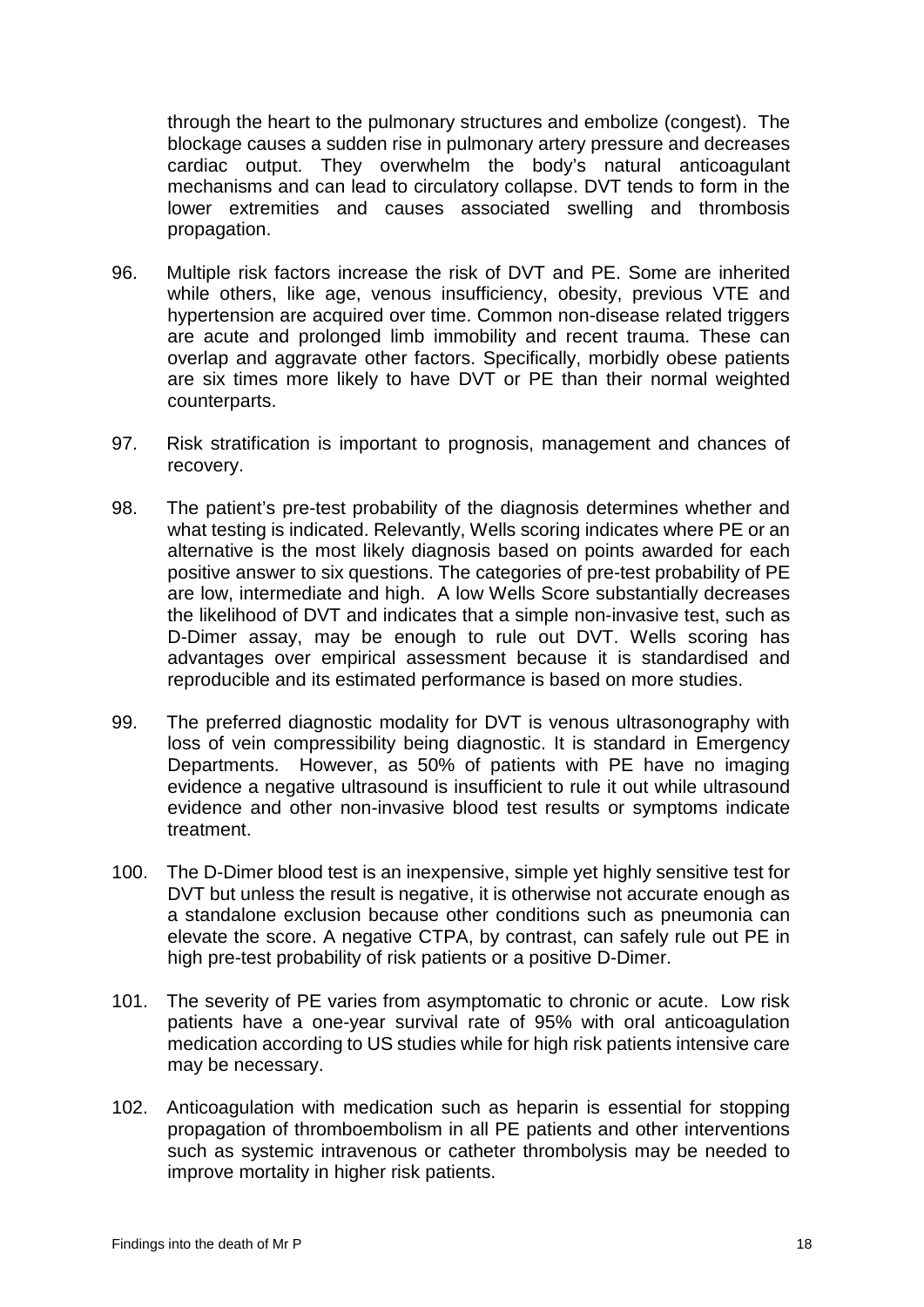- 103. Admittedly as Attachment 2 to the ICU Consultant's statement points out, clinically diagnosing or excluding DVT is challenging for emergency physicians due to its vague and shared symptoms and there is a risk of false positives with unsophisticated tests like D-Dimer and imaging carries radiation dangers. Also the value of a D-Dimer level as a marker in this case would have been limited because it is also elevated in pneumonia but this is precisely why the threshold for further investigations of a patient with symptoms or signs associated with it should always be low and the need for vigilance and mindfulness when risk stratifying to ensure proper disposition of patients is high.
- 104. Even Dr Griffiths concedes that when PE or DVT are suspected the choice of treatment is still an area of debate and high risk for PE patients presenting with hypoxia can deteriorate and die suddenly even with appropriate treatment.
- 105. Notably, despite initially being judged high risk for both DVT and PE based on the combination of symptoms and empirical assessments prior to this TTH admission the Senior Medical Officer at AH says, "Mr P would probably have scored as a low risk on the Wells Criteria (+1 for bedridden >3 day, -2 for alternative diagnosis (of pneumonia) as more likely than DVT) if it had been applied on 01/10/14 and would not have changed his approach to his health care given his clinical improvement after treatment in Townsville."

# <span id="page-20-0"></span>**Conclusion**

- 106. In my opinion, there is no forensic basis for characterising this death as a complication of severe pneumonia despite preventive anticoagulation medication. Rather the documentation compels a conclusion that it was due to PE propagating over time from a pre-existing DVT in the lower limbs or pelvis correctly suspected by both Ayr doctors because of the calf swelling in a morbidly obese man and a degree of hypoxia.
- 107. The firmly fixed TTH position that Mr P did not already have PE secondary to DVT in ICU because of his chronic leg swelling and improved oxygen levels without specific treatment for that, is at odds with the multiple emboli throughout the pulmonary vascular system and evident of DVT in the pelvic veins and lower limbs post-mortem.
- 108. Both the fatal PE and its DVT source were there to be suspected (if not expected), fully investigated, detected and treated when Mr P was in TTH care but opportunities for doing so were missed because the ICU team simply did not share the DVT and PE hypothesis. They found no condition usually associated with a PE diagnosis (e.g. tachycardia, hypotension, ECG changes, chest pain) and other than an increased oxygen requirement, did not see any clinical reason to suspect a VTE explanation of the symptoms.
- 109. Despite their availability, standard modalities for assessing suspected PE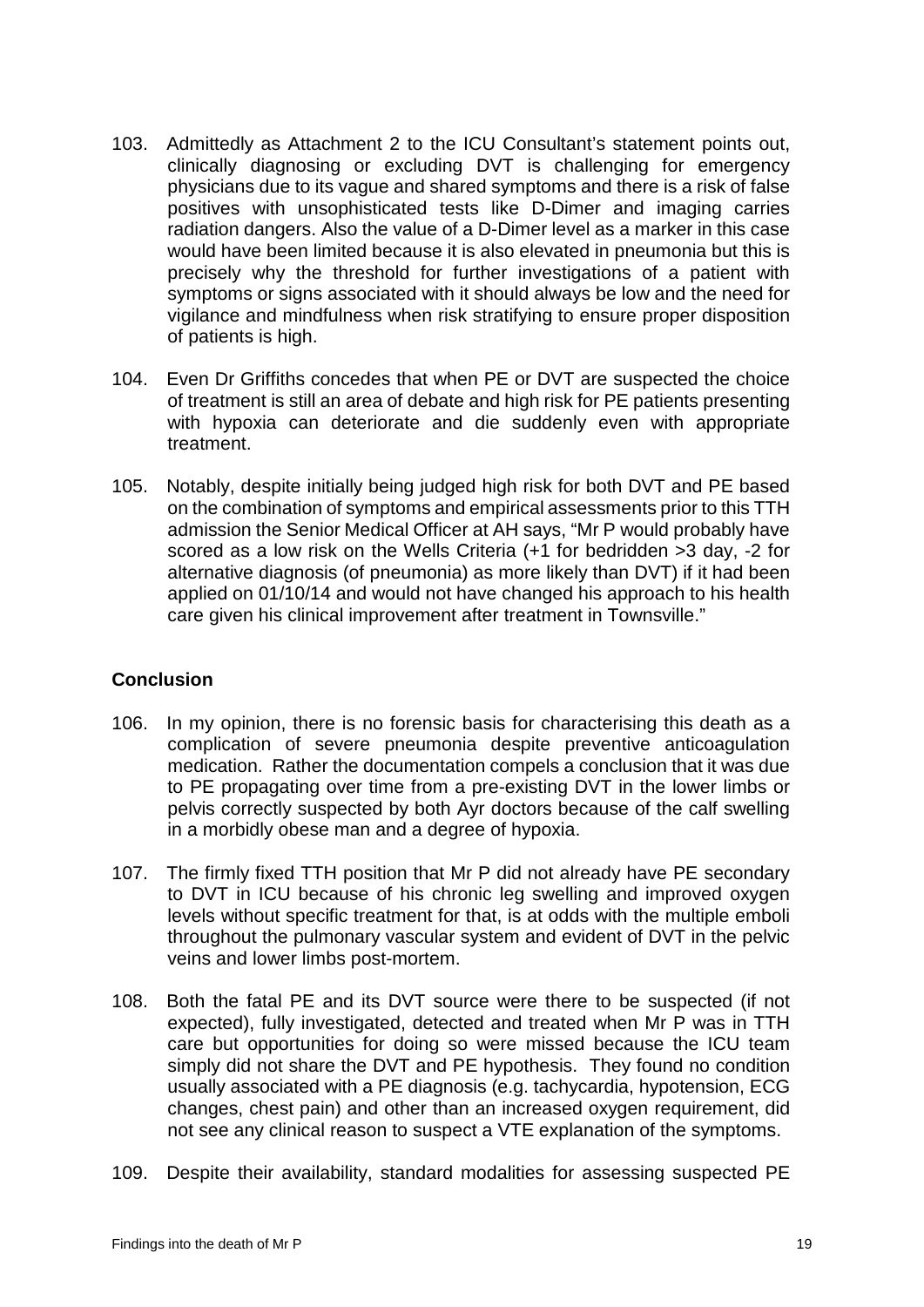like Wells Score and simple non-invasive blood +/- tests such as d-dimer for predicting risk levels and informing the appropriate clinical pathways were not availed of in ICU. If the working diagnosis of a bilateral pneumonia was revisited it was not altered. There were compelling reasons to treat prudentially based on a high probability of the DVT/PE diagnosis unless and until testing positively ruled it out. Pneumonia alone may have been the most likely explanation of the respiratory failure but there was not enough unequivocal empirical information to ignore or overlook signs of DVT especially considering Mr P's reported historical tendency to PE, underlying obesity, breathlessness, leg swelling and a recent injury. Despite the TTH assertions to the contrary, fuller investigations were to be reasonably expected in the circumstances.

- 110. The right calf swelling could have been due to a DVT but was overconfidently dismissed as an indicator because of its age. Venous ultra-sounding was deferred indefinitely, and, inexplicably, the specifically requested urgent angiogram to rule PE out was not actioned at all and the rationale for not doing so is not clearly explained or documented even though TTH itself concedes that all ICU patients are high risks of blood clots by definition and at some point receive CTPA and effective prophylaxis as standard procedures.
- 111. Consequently, as Dr Griffiths points out, there was no clinical suspicion documented that Mr P's breathlessness and hypoxia could have been due to propagating PE. The failure to exclude PE with a CTPA and allow for the possibility of DVT and PE being an alternative explanation for Mr P's symptoms as other practitioners had posited, took an unacceptable risk with someone else's health and may not have optimised his chances of recovery because it meant that routine anticoagulation was used in the ICU preventatively but no curative plan was put in place. In the uncertain realm, it is always better to be sure and safe than sorry.
- 112. Mr P may not have died when and in the way he did, if more advanced therapies against VTE were instigated sooner or at all. He was treated with antibiotics orally and given the oral anti-coagulant heparin 5000iu as a routine precaution against hospital DVT developing but insufficient to treat an established PE.
- 113. DVT was indicated by obesity and leg swelling. Mr P had been partially immobilized because of a recent trauma, an incident with dumb bells. Even allowing for a wide margin in which honest and informed clinical minds can reasonable differ about complex and contestable matters of degree and professional judgement without either being demonstrably right or wrong, the inescapable conclusion is that opportunities to confirm the DVT that probably pre-existed Mr P's admission to TTH ICU were missed and the chances of survival were not optimized by the failure to consider the cost-benefit of a more therapeutic over routine precautionary anti-coagulation approach. PE should have been considered as a differential if not probable diagnosis because of the severe hypoxic respiratory failure. If it had been, therapeutic blood thinning may have been prioritised and more effective in stopping the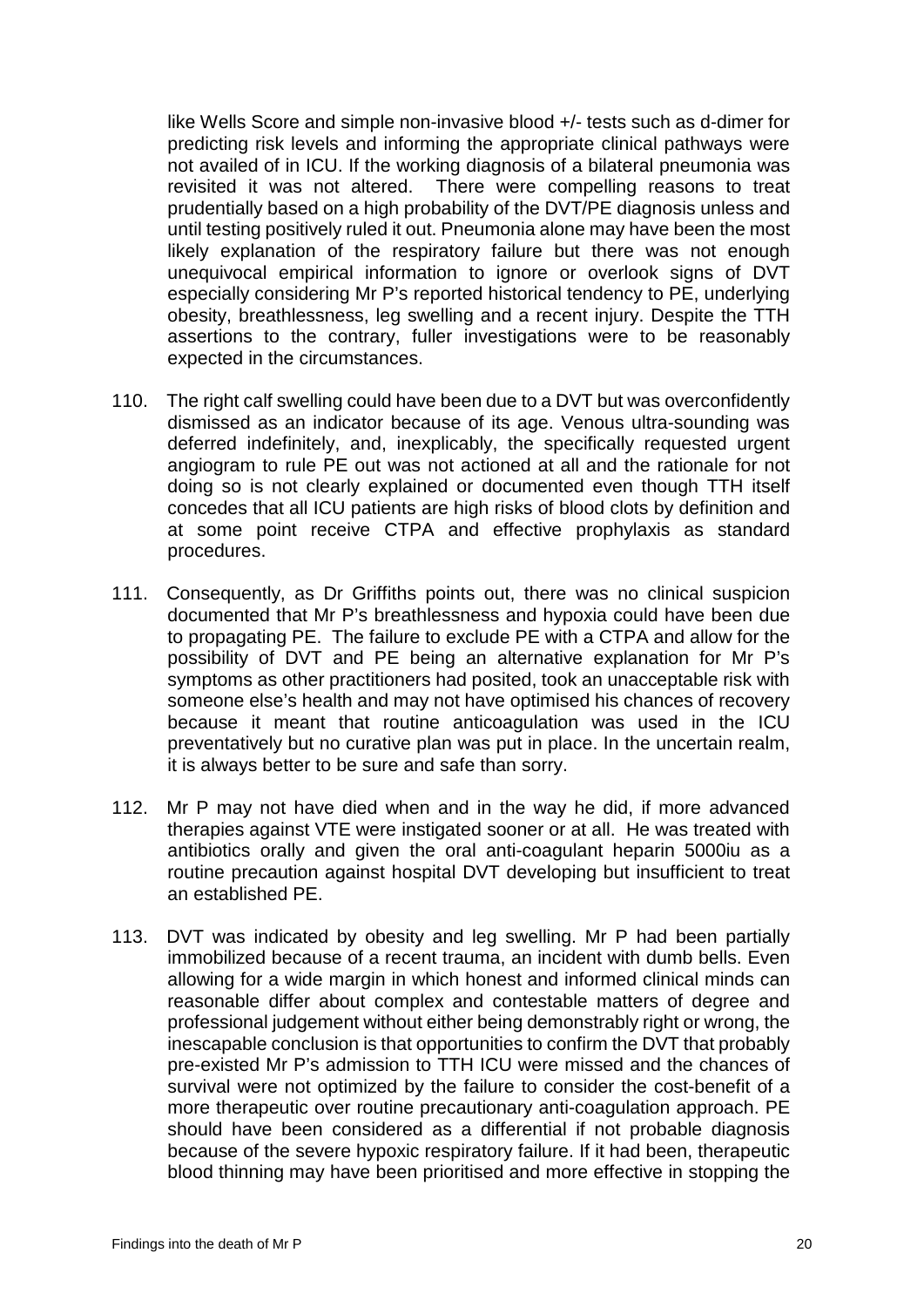spread of thromboembolism.

- 114. We will never know now whether the missed opportunity to confirm the probable DVT by diagnostic imaging or testing and treating Mr P as a PE as well as a pneumonia patient necessarily contributed to or accelerated the cause of death. It is hard to fairly say with certainty at this distance that the treatment provided at TTH or later at AH would have been any different or more intense involving stronger oral blood thinning medication or advanced intrusive anticoagulation therapies for stopping propagation of thromboembolism or possibly other interventions such as systemic intravenous or catheter thrombolysis to improve his mortality or produce better overall outcomes. What can be said with confidence however is that clinical pathway decisions could have been better informed and targeted.
- 115. Risk is chance plus the consequence of an adverse result. An unacceptable risk is one that is not worth taking because the potential harm is too high even if the chance of it happening is assessed as low. As this case shows, comorbidities can coexist, and one can be effectively managed to improvement while the failure to treat the other lower, but equally or more, dangerous risk, can be fatal. Where there is more than one explanation for the symptoms the cautious approach is to err on the side of including, rather than excluding reasonable possibilities, especially based on contested emergency examinations and findings.
- 116. The lesson is that even if there are other preferred or even more likely alternative diagnosis, best practice requires emergency and intensive care physicians to apply low level threshold standards for suspecting, and testing for DVTs and PE in high risk patients so an opportunity for a confirmed diagnosis plus customised, as opposed to generalised treatment is not missed and unexpected (but not unpredictable) adverse health care outcomes are avoided.

#### **Identity of the deceased:** Mr P

How he died: Mr P presented to AH for diagnostic imaging, investigation of oxygen levels and suspected pulmonary embolism. He was transferred to TTH where he was diagnosed with pneumonia and admitted into the Intensive Care Unit. Suspected pulmonary embolism and possible deep vein thrombosis were not further investigated by the specialist ICU doctor.

> Mr P improved and was transferred to the medical ward where he was given antibiotics to treat the pneumonia. After a week, he was transferred back to AH and that night his oxygen levels decreased. The following day, Mr P went into shock with peripheral shut down. During the wait for transfer back to TTH,